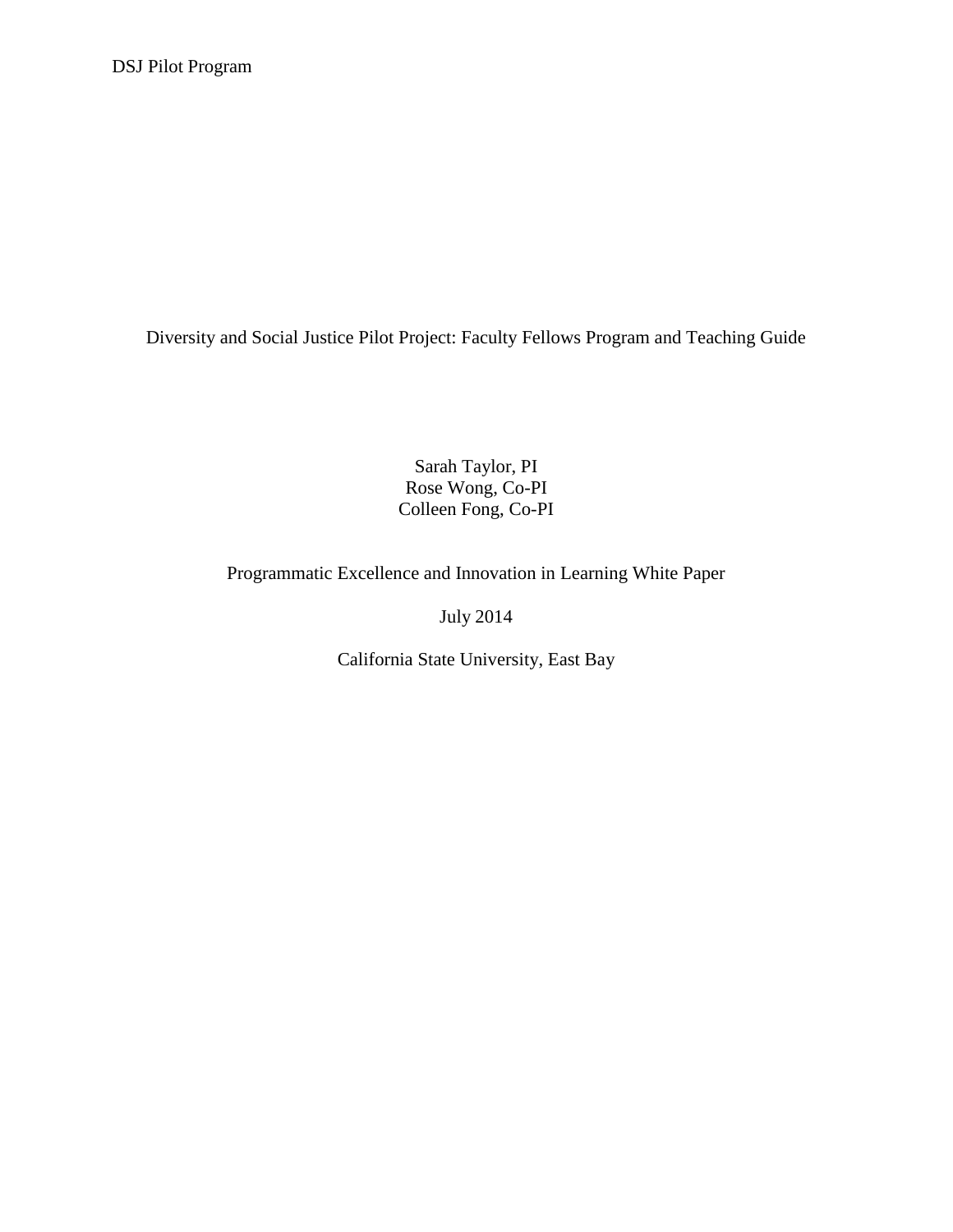### **Diversity and Social Justice Pilot Project Background**

# **Project Overview**

 $\overline{a}$ 

*The Diversity and Social Justice (DSJ) Faculty Fellows Pilot Program and Teaching Guide* [*Pilot Program*] were implemented to advance CSU East Bay's Institutional Learning Objective stating that "Graduates of CSUEB will be able to apply knowledge of diversity and multicultural competences to promote equity and social justice in their communities." The project continued our work from the *2012-2013 Programmatic Excellent and Innovation in Learning (PEIL) Diversity and Social Justice (DSJ) Planning Project [Planning Project],* which was also funded by PEIL through the Provost's Office.

The goal of the *Pilot Program* was to support faculty in infusing more DSJ-oriented content and pedagogical approaches into their teaching. Our previous work on the *Planning Project* indicated that high faculty workload, anxiety, and inexperience pose barriers to increasing DSJ-oriented teaching at CSUEB, thus our *Pilot Program* sought to address these challenges. The *Pilot Program* included three components: 1) A Faculty Fellows Program, through which five faculty members in the College of Letters, Arts, and Social Sciences received support for infusing new DSJ-oriented content and/or pedagogical approaches into a class they were teaching in Winter Quarter 2014; 2) A Teaching Guide website featuring discipline-specific guidelines, tips, and examples of DSJ-oriented content and pedagogical approaches; and 3) A Learning Community to provide support throughout the year and serve as a catalyst for ongoing DSJ-oriented cross-discipline collaborations.

Our full project team<sup>1</sup> included the following faculty, staff, and students:

<sup>&</sup>lt;sup>1</sup> Professor Julie Beck was a Co-PI of the project in Fall 2014, but was unable to continue in that role. The Faculty Fellows she was mentoring, Professors Grant Kien and Nidhi Mahendra, were re-assigned to Dr. Dianne Rush Woods.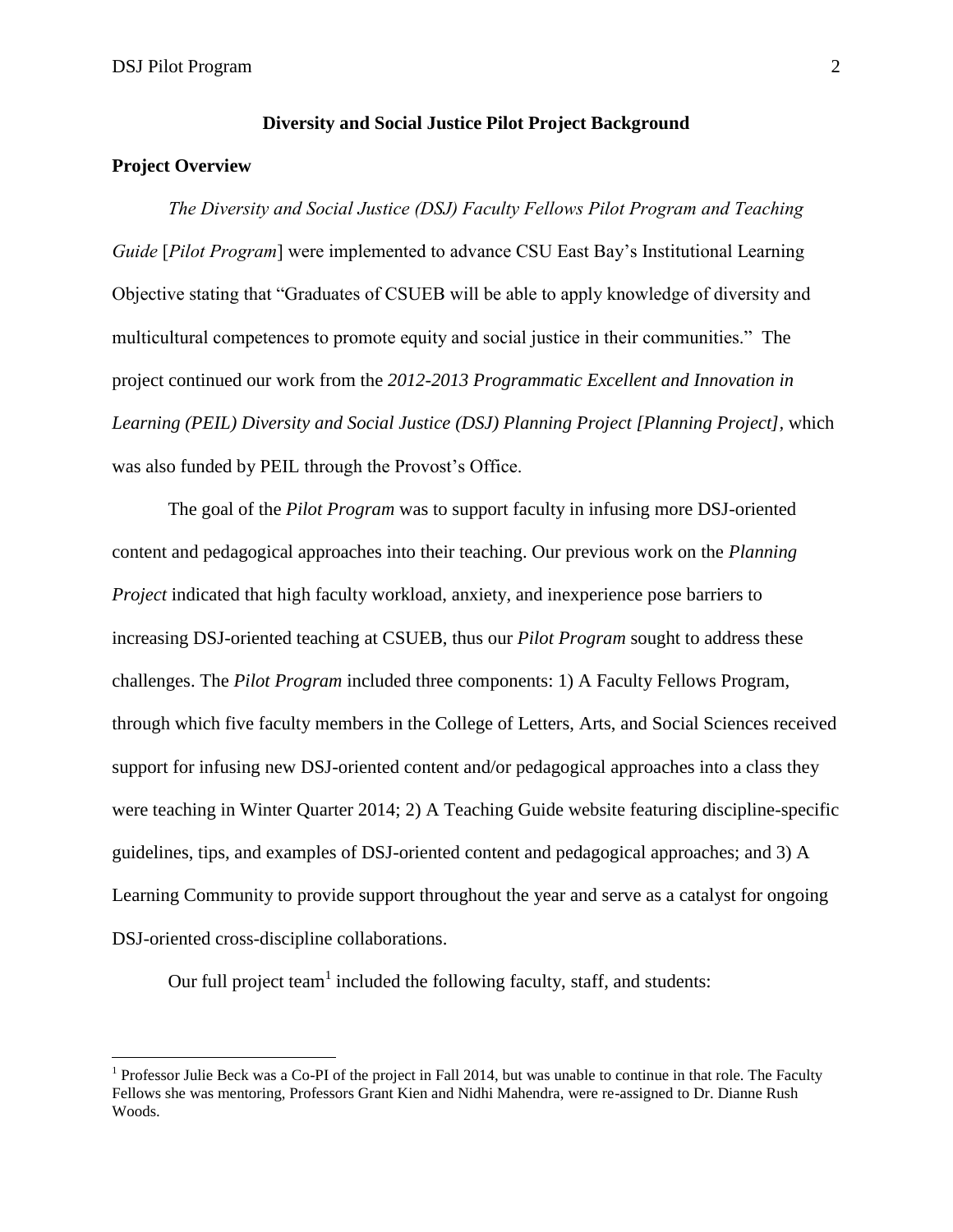# **PROJECT TEAM**

# **Faculty Mentors:**

- Sarah Taylor (PI)
- Colleen Fong (Co-PI)
- Dianne Rush Woods

## **Faculty Fellows:**

- **Duke Austin**
- **Sukari Ivester**
- Grant Kien
- Nidhi Mahendra
- Andrew Wong

#### **Research Assistants**

- Terezia Orosz
- Kate Shaheed

#### **Teaching Guide Developers**

- Rose Wong (Co-PI)
- Eileen Barrett
- Ken Chung
- Derek Jackson Kimball
- Shirley Yap

#### **Student Assistants**

- Meleana Akolo
- **Brian Alexander**
- Tammy Moon
- Lee Porscha Moore
- Maria Yescas

# **ADDITIONAL COLLABORATORS**

**Difficult Dialogues Consultant** Gale Young

#### **Training Facilitators**

**Julie Beck** Elizabeth Cheuka Mary D'Alleva Kyzyl Fenno-Smith Colleen Fong Alison Richardson Jonathan Stoll Sarah Taylor Jessica Weiss Andrea Wilson Dianne Rush Woods

#### **Advisory Board Members**

Diana Balgas Luz Calvo Marguerite Hinrichs Michael Lee **Maxwell Davis** Ann Fajilan Nina Haft Pat Jennings Jose Lopez **Annie Manning Maria Nieto** Jonathan Stoll

PEIL Administration and Consultants: Mary Anne Brady, Stephanie Couch, Angelica Garcia, Jodi Servatius, & Beth Yeager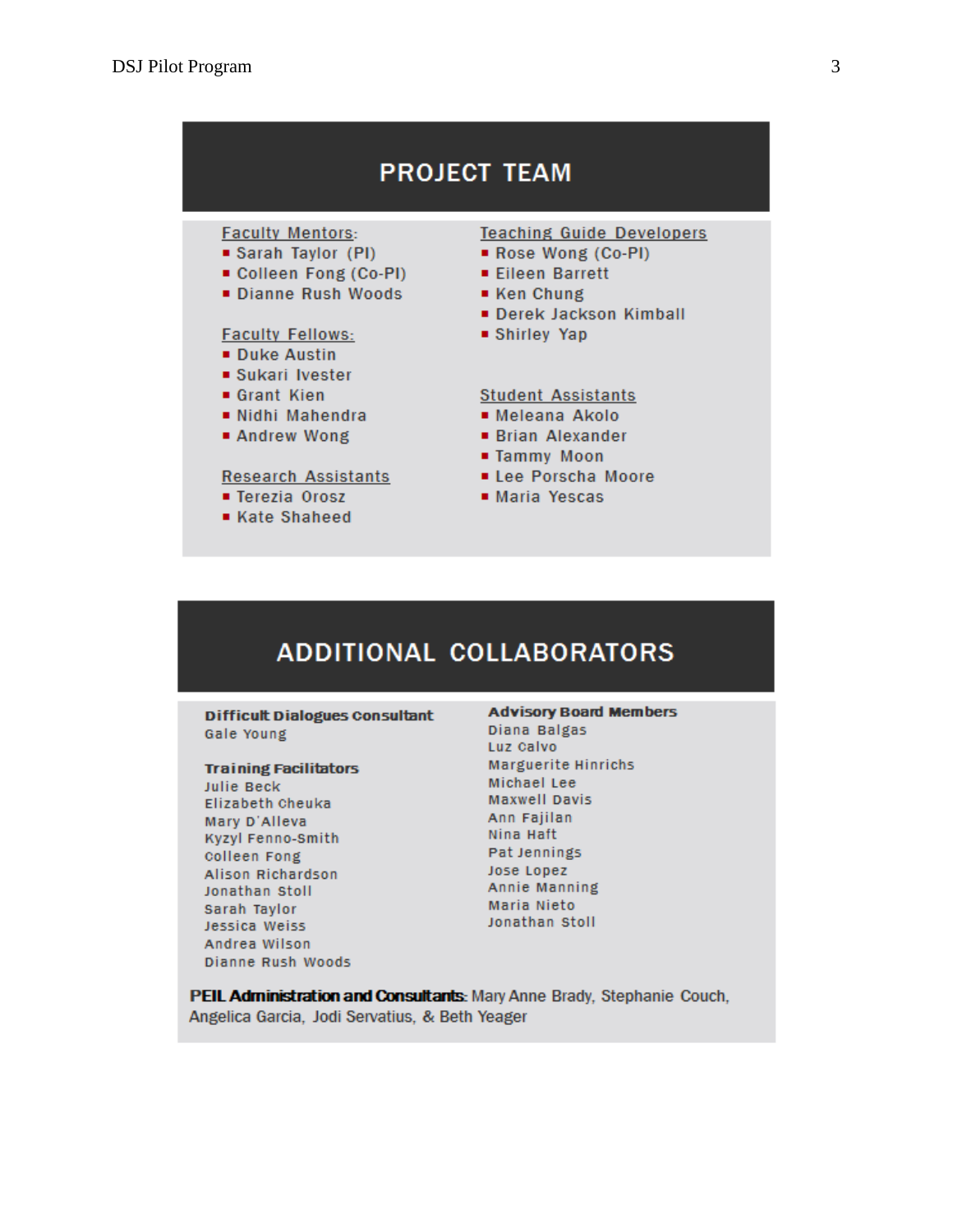Highlights of our accomplishments this year include:

- Development and implementation of a faculty fellows pilot program that included active participation of five faculty members in the College of Letters, Arts, and Social Sciences as Faculty Fellows and training of five student assistants in DSJoriented teaching practices. The faculty in the target courses taught 184 students in Winter 2014.
- Development and distribution of a *DSJ Teaching Guide* website featuring videos, articles, and teaching examples; this guide is available to all CSUEB faculty as well as colleagues at other universities.
- Launching of an ongoing DSJ learning community that can serve as a catalyst for future DSJ efforts on campus. Continuing efforts of the learning community include plans to present our work at Back to the Bay in 2014 and during the Week of Inclusive Excellence in 2015. Several members also submitted a grant proposal to expand the Faculty Fellows program to STEM faculty. Though it was not selected for 2014-2015 PEIL funding, we plan to revise and re-submit this proposal in the next year to internal and/or external funders.
- Presentation of *Planning Project* findings at two academic peer-reviewed conferences, one regional and one national:
	- o Beck, J., Fong, C., Taylor, S., & Wong, R. (2014, March). A small step toward implementing diversity and social justice education through a faculty mentoring program. Oral presentation delivered by J. Beck, C.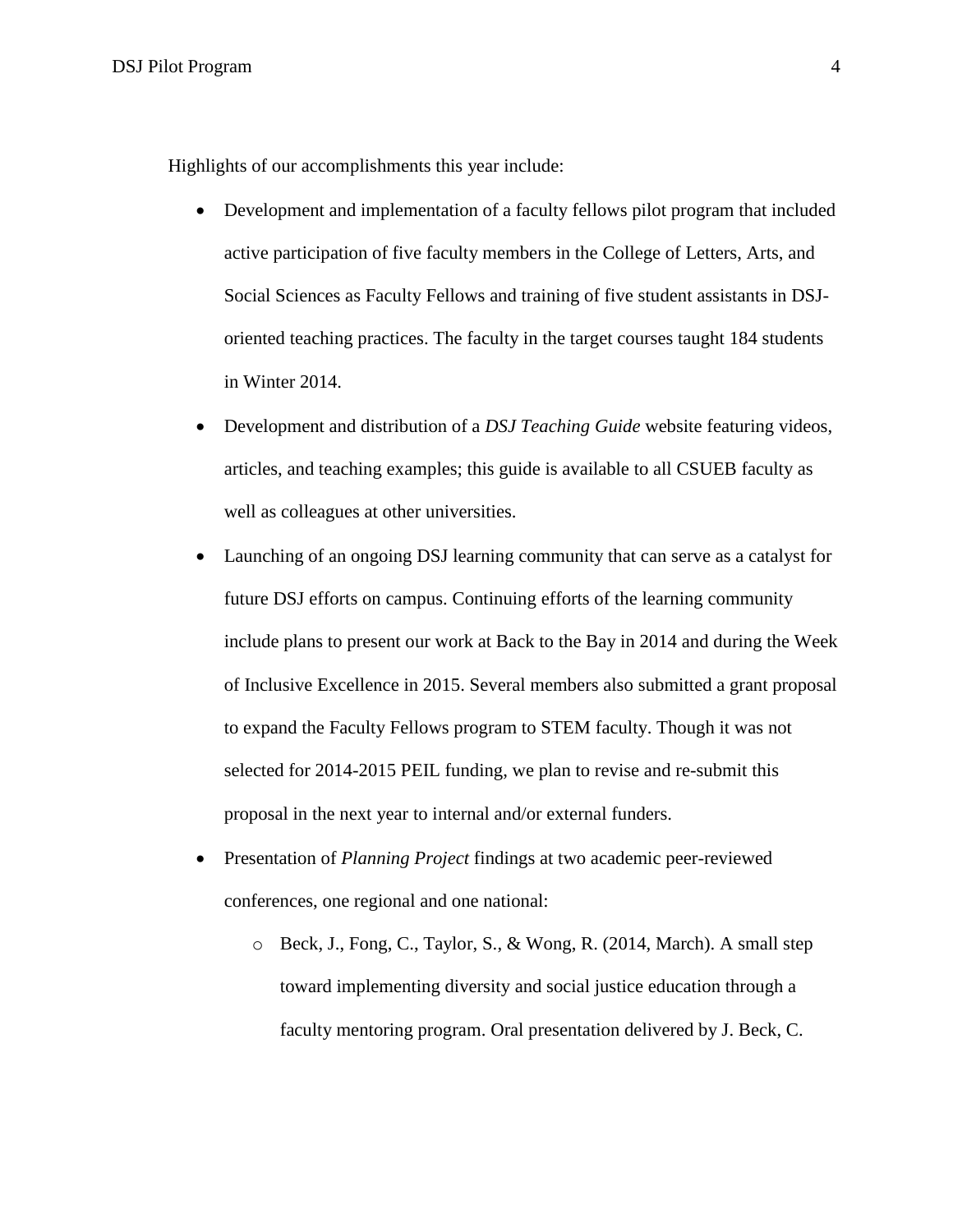o Taylor, S., Wong, R., Fong, C. & Beck, J. (2014, February). Exploring conceptualization of diversity and social justice in a diverse, public, urban university. Oral presentation delivered by S. Taylor at the 26th Annual Ethnographic and Qualitative Research Conference, Las Vegas, NV.

The next section of this paper sets this project into the context of past efforts to support DSJ-oriented teaching and scholarship at CSUEB. The majority of the paper consists of reports on activities and outcomes for each of the three main components of the project. The paper concludes with a discussion of our overarching research questions and findings, project strengths and limitations, and implications for supporting DSJ-oriented teaching at CSUEB in the future.

# **History of DSJ-Related Teaching and Scholarship at CSUEB**

Early DSJ-related efforts date back to 1983-84 when the University founded the Department of Ethnic Studies and established the Cross-Cultural Groups/Women (CGW) GE requirement. That same year the Chancellor's Office awarded Professors Young, Jones, and Clark a grant, "Toward a Cross-Cultural Curriculum" (TACC), which enabled CLASS faculty to pair-up with Ethnic Studies faculty to create how-to resource manuals and sets of syllabi for integrating multicultural perspectives into general education courses in a number of departments. TACC also sponsored two conferences (1989 and 1991) and each produced a publication, *American Behavioral Scientist* (1990) Volume 34:2 and *Toward the Multicultural University* (1995), NY: Praeger, respectively.

In 1996-97, the Faculty Center for Excellence in Teaching was established in part to provide faculty resources to better serve the increasingly diverse student body. Faculty Learning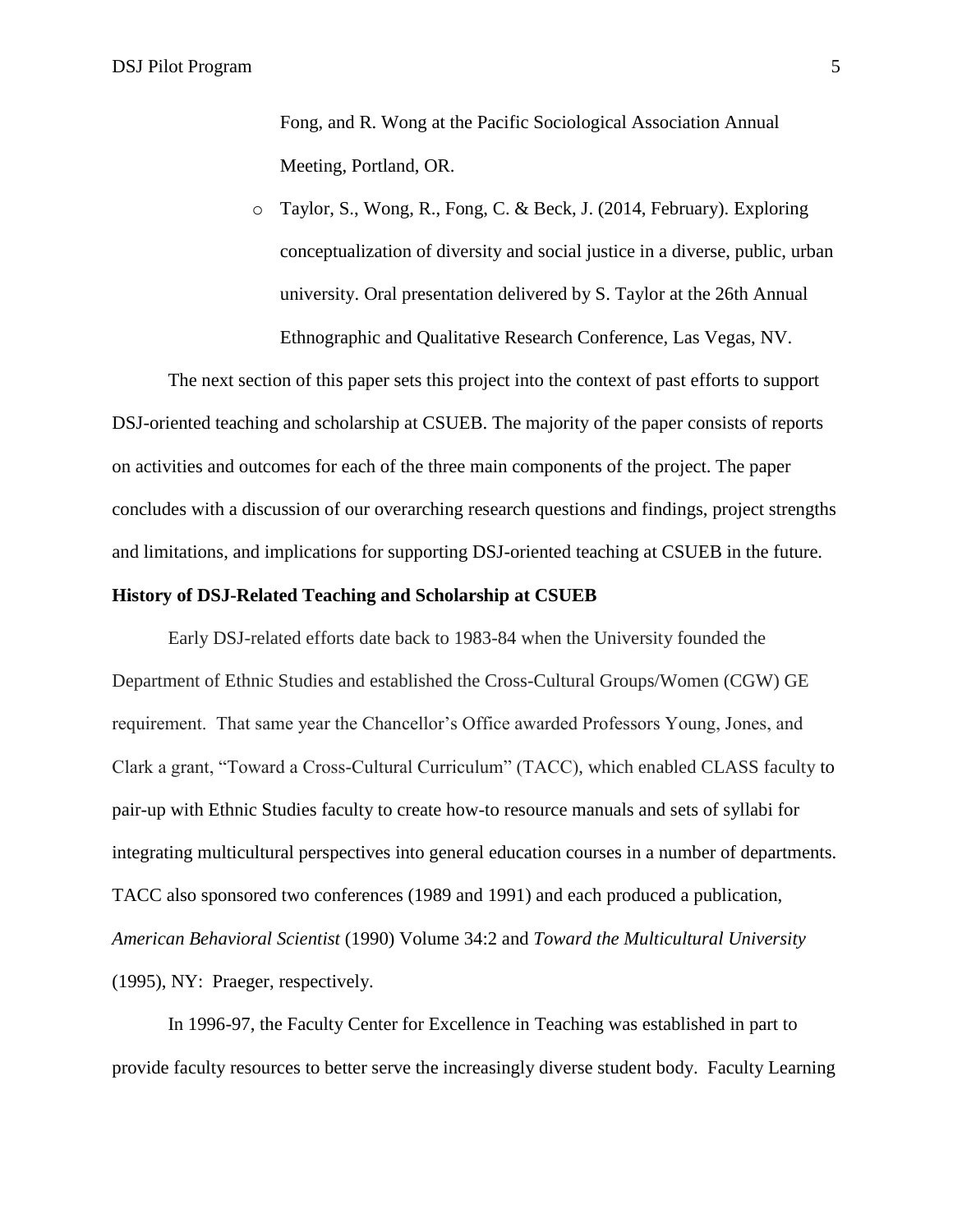Communities brought faculty together to work on how to more effectively engage their diverse students, integrate diversity and social justice into their courses, and present/publish their efforts in part through the creation of Writing Circles. A number of faculty worked collaboratively even after their FLCs ended to conduct research, present conference papers and publish on DSJ. By the late 1990s, the University Mission Statement included "diverse society" and Ethnic and Women's Studies courses were not the only ones fulfilling the CGW GE requirement (although most courses were still in CLASS). In particular, GLBT-focused courses had been created to fulfill the requirement. DSJ also became embedded in administrative projects including the WASC re-accreditation process which included a "Campus Climate Survey" (2006) and the strategic planning process (2008) which culminated in a "Diversity Action Plan" (2010).

In 2011-2012, the Faculty Learning Community for Diversity, Multicultural Learning, and Social Justice led by Faculty-in-Residence Dianne Rush Woods, with participants Ann Fajilan, Margaret Harris, Silvina Ituarte, Derek Jackson Kimball, Nidhi Mahendra, Marie Mallare, Monique Manopoulos, Julia McGurk, and Sarah Taylor, completed an All-Campus Diversity Survey. The survey received 1,142 responses from students, faculty, and staff. The responses to the open-ended survey questions about students' experiences of feeling respected and disrespected in class indicated a need for additional training in DSJ-oriented teaching among CSUEB faculty. However, given the limitations of an online survey, Professors Rush Woods and Taylor felt that richer and more detailed data would be necessary to gather before developing any new initiatives.

In Spring 2012, the University implemented a DSJ Institutional Learning Objective (one of six) and our team was awarded a PEIL Planning Grant to address this ILO. In the following year we were awarded a PEIL Implementation Grant, which is the subject of this White Paper.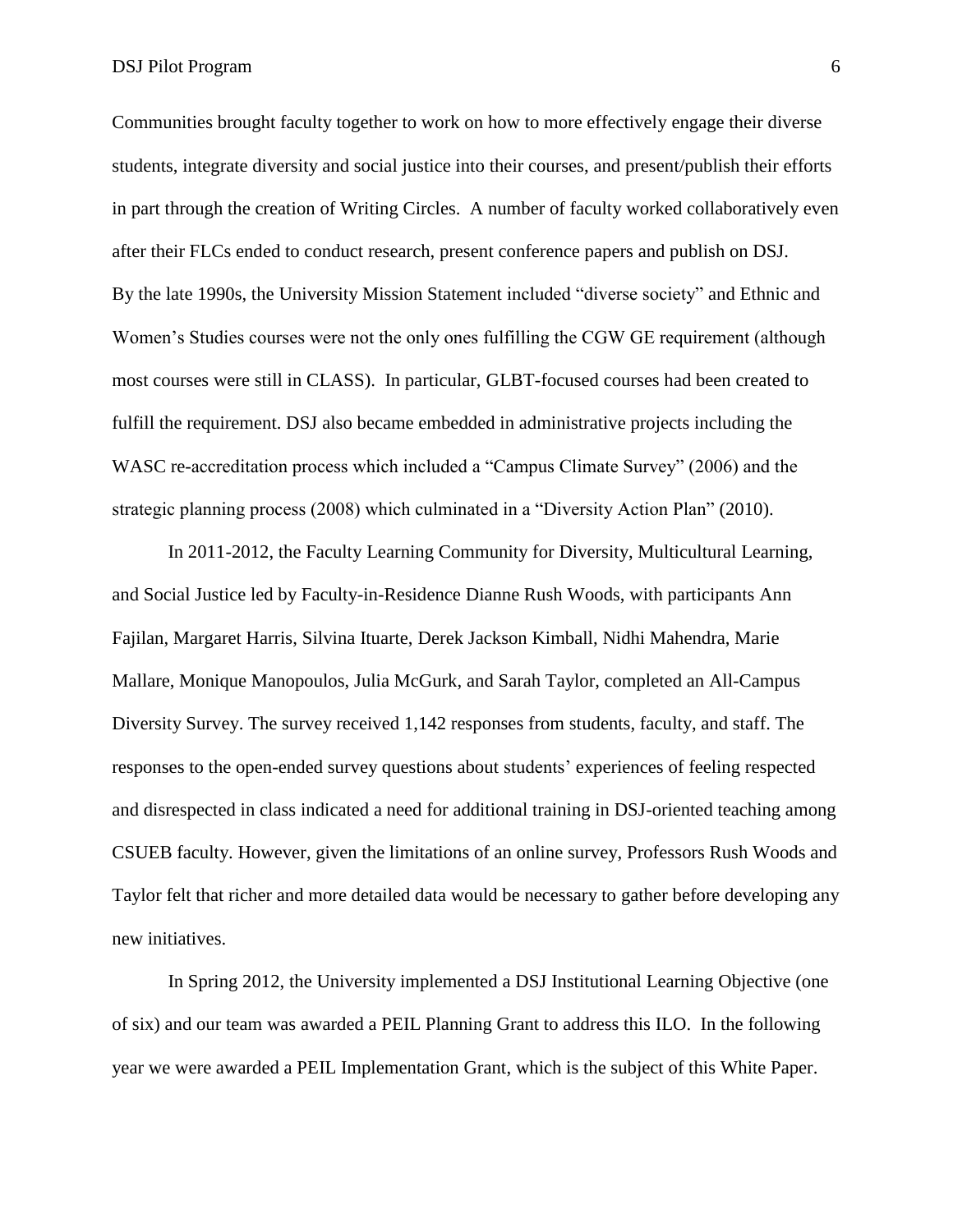Individuals involved in our PEIL project played crucial roles in the previously described DSJ efforts dating back to the 1980s.

# **Project Activities and Outcomes**

## **Faculty Fellows Program Overview and Participants**

In September 2013, the leadership team (consisting of the PI and Co-PIs) selected five Faculty Fellows (FFs) based on a call issued to all CLASS faculty –tenure track and lecturer to participate in a program to integrate DSJ content and/or pedagogical approaches into one of their Winter 2014 courses. A call was also issued to graduate students and advanced undergrads in DSJ-related CLASS departments and five Student Assistants (SAs) were selected and paired with the FFs. As part of the application process, the FFs and the SAs agreed to the conditions of participation and a Checklist of deliverables.

The Co-PIs designed this Program to appeal to the faculty member who already had a *commitment to (*and *ideas about implementing) DSJ* but, given the heavy teaching load, might only be able to do so if provided extra resources and time. Therefore the Program provided FFs with funding for an honorarium for a guest speaker, for course materials (books and films or DSJ conference or training registration), and a modest stipend. It also provided support in the form of Faculty Mentors and two common texts, one on teaching DSJ and the other on uprooting racism. These texts were also given to members of the entire PEIL team. Providing each FF with a well-trained SA, who would be able to work up to eight hours per week, was the Program's attempt to offset the extra time faculty would spend on major revisions of a course; Co-PIs did not think requesting release time for FFs was feasible given budgetary limitations.

**DSJ Faculty Fellows.** The FFs included Duke Austin and Sukari Ivester, both in their first year of tenure track positions in Sociology and Social Services, Grant Kien, an Associate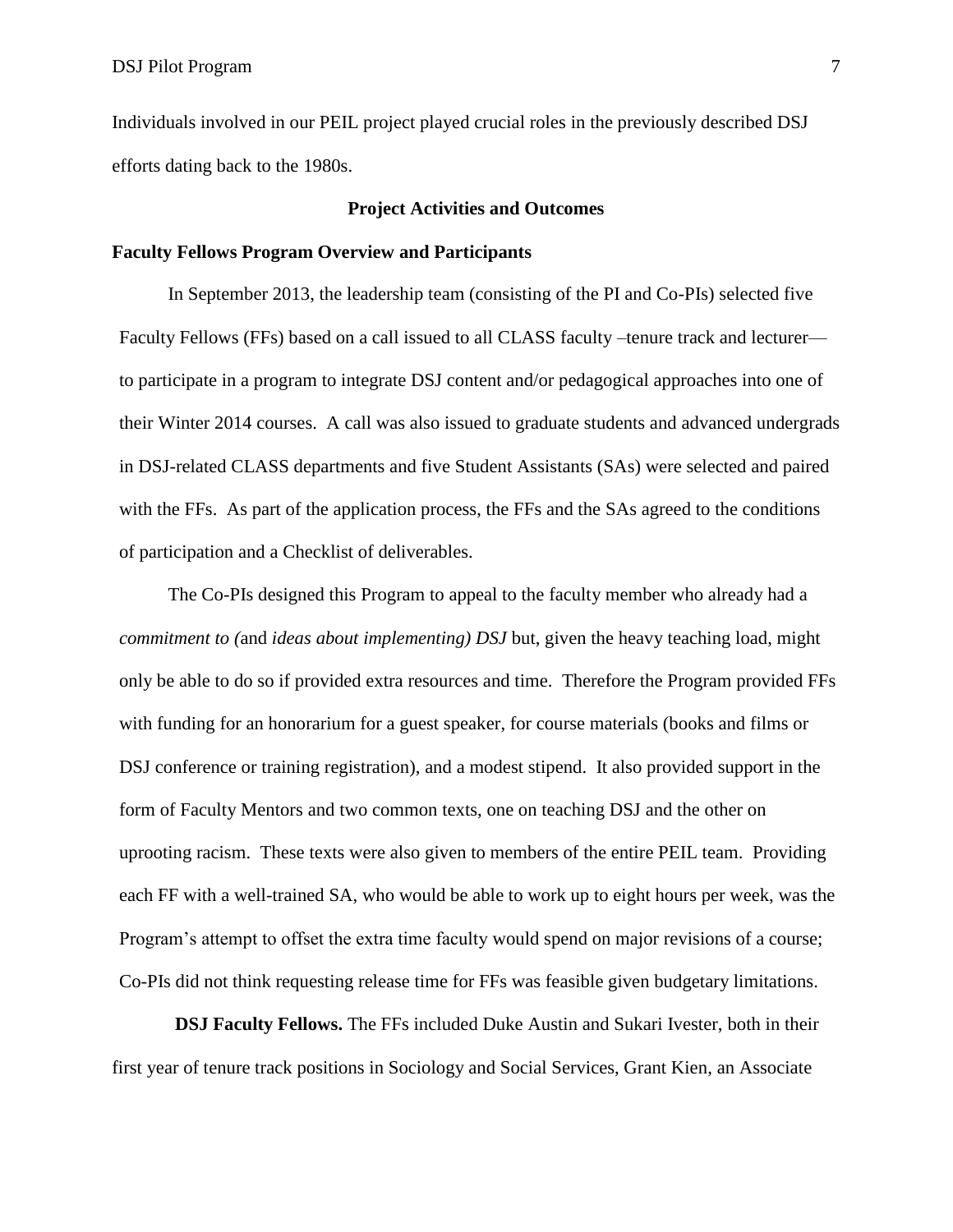Professor of Communication, Nidhi Mahendra, an Associate Professor of Communicative Sciences and Disorders, and Andrew Wong, an Associate Professor of Anthropology. As a whole, the FFs ranged from brand new faculty to Professor Mahendra, who had previously participated in a number of Faculty Learning Communities on DSJ.

**DSJ-Trained Student Assistants.** The five SAs selected by the Co-PIs participated in a 2.5-day training in Nov. 2013 in basic pedagogy, as well as DSJ topics such as finding relevant curriculum resources, engaging in difficult dialogues, and helping struggling students access onand off-campus resources. The Co-PIs brought in a number of campus experts ranging from the EOP director to the DSJ librarian, the University Diversity Officer, and the Accessibility Services Project Impact Assistive Technology & Tutoring Coordinator.Part of the training session was held at the ASU Diversity Center where the director led the SAs in an exercise that enabled them to recognize their individual privilege (or lack thereof) in relation to others in the group.

The following week SAs were paired with their FFs:

- Communicative Sciences and Disorders Professor Nidhi Mahendra working with a master's student in her department, Tammy Moon, on *SPPA 4866: Introduction to Neurocognitive Disorders* (50 students enrolled)
- Anthropology Professor Andrew Wong working with 2013 CSUEB Creative Writing graduate, Brian Alexander, on *ANTHRO 3800: Language and Culture* (35 students enrolled)
- Sociology Professor Duke Austin with Anthropology undergraduate Meleana Akolo, working on *SOC 4800: Crossing Borders, Crossing Boundaries* (24 students enrolled)
- Sociology Professor Sukari Ivester working with Social Work master's student Lee Porscha Moore, on *SOC 3500: Social Psychology* (40 students enrolled)
- Communication Professor Grant Kien working with Public Administration master's student Maria Yescas, *on COMM 3005: Qualitative Communication Research Methods* (35 students enrolled)

# **Activities, Process, Outcomes, and Benefits**

The specific research questions for the Faculty Fellows Program were: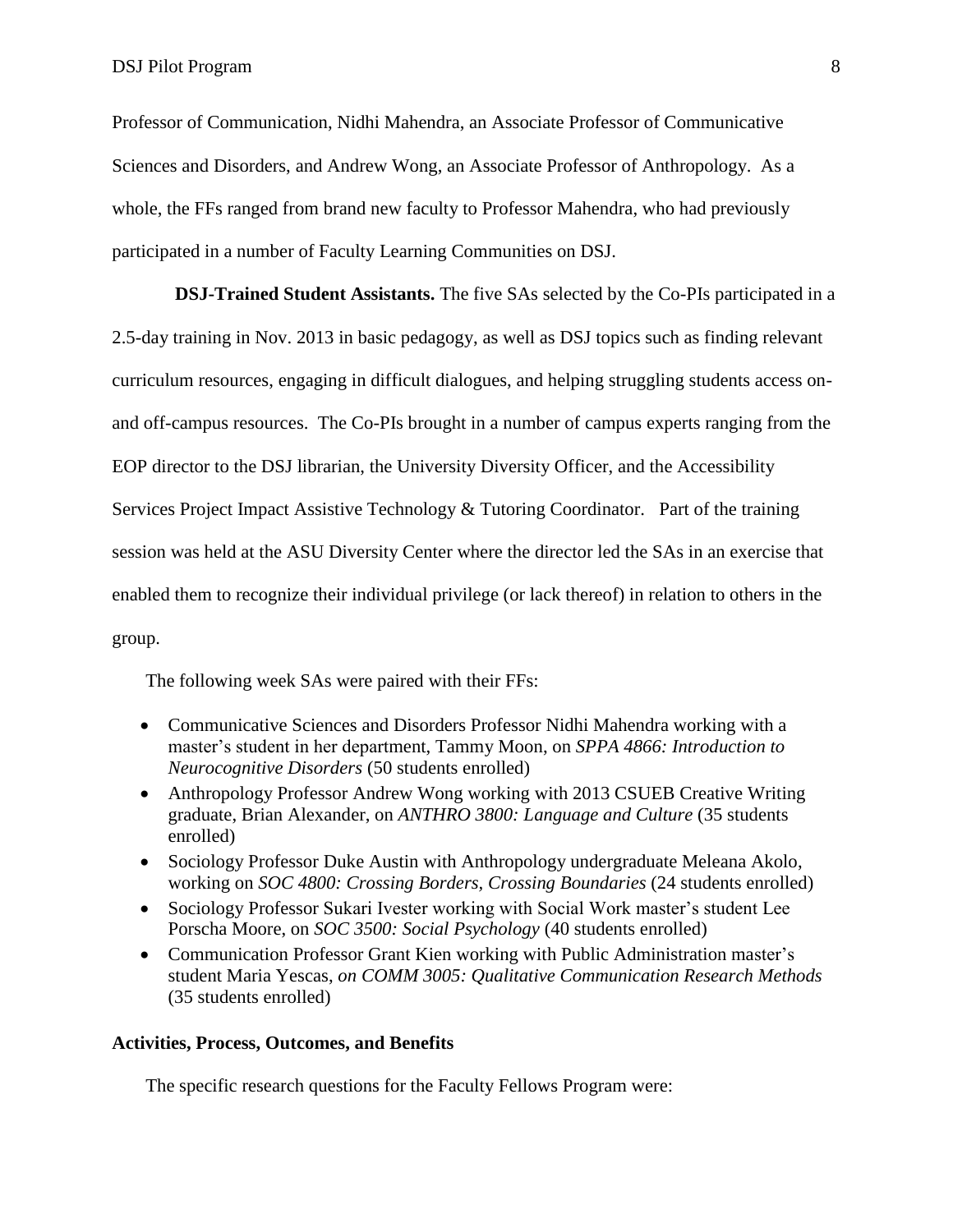- 1. How did the DSJ Faculty Fellows change their course content and/or approach to teaching?
- 2. How did the Student Assistants apply their DSJ-training in their work with students?
- 3. What new opportunities for learning related to DSJ were offered to the students in the selected courses, and what evidence is there that they took these opportunities?

We gathered a variety of data throughout the project to assist us in answering these research questions. As previously stated, both FFs and SAs were required to agree to a Checklist of deliverables in the application process. Some of these deliverables included providing old and revised versions of the Syllabus, submitting a Portfolio containing evidence of DSJ-related materials offered to students and of their comprehension of this material/pedagogy as well as a commitment to meeting with their Faculty Mentors at least two times per quarter. In addition to the deliverables provided by the FFs, we also kept notes from meetings between FFs and Mentors, and asked FFs and SAs to participate in brief individual interviews with Research Assistant Kate Shaheed to learn more about each participant's activities, process, and perceived outcomes. We received IRB approval for the evaluation component of our study and can provide additional information about research design and methods on request.

In response to the first research question, regarding how faculty made changes to their courses, we sought to honor each Faculty Fellow's academic freedom by encouraging them to make adjustments to their courses that felt most appropriate given their experience, knowledge, interests, and student needs. The focus of the mentoring was on providing peer support and feedback. Each mentor and FF agreed to meet at least once in Fall quarter and twice in Winter quarter. The meetings were arranged at mutually agreeable times and locations. Each mentor provided individualized support, and some activities differed based on the mentor and FF's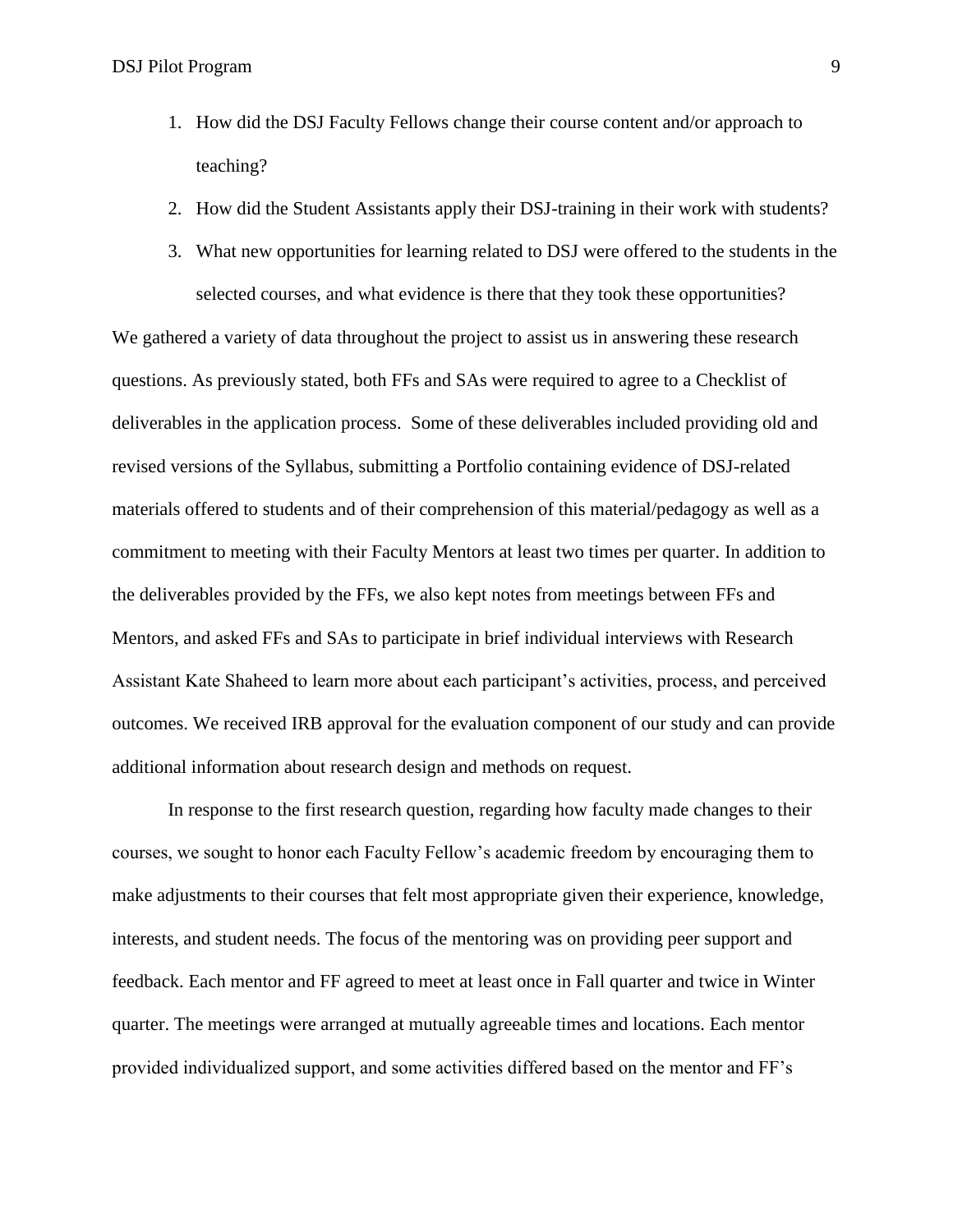interests. Specific examples of mentoring support included classroom visits, video-recorded

classroom activities and discussion, and review of syllabi.

Faculty Fellows exhibited a strong commitment to maximize student engagement while addressing students' differences in learning styles, life experiences, and identities. Here are some of the changes FF made to that end:

- assessed students' learning styles prior to the first day of class
- co-authored the syllabus with students
- used texting technology to provide anonymous feedback in class
- provided students a choice to select a service learning option or blog
- randomly selected work groups
- employed a closed and open-ended questionnaire about personal experiences and opinions
- required dramatic presentations (acting) of sociology experiments

One significant example of how a FF went to great lengths to engage as many of his students as possible can be drawn from the work Professor Duke Austin did in his SOC 4800 class, "Crossing Borders, Crossing Boundaries." Professor Austin had his students host sixty-five Oakland International High School (OIHS) students on the Hayward campus for a day. OIHS is an Oakland public high school for recent immigrants not fluent in English and CSUEB students

learned through interacting with them how difficult it is to be placed in a high school

environment in an English-speaking country shortly before being expected to graduate as well as

the conditions that led to students' emigration.

To address research questions two and three, regarding the contributions made by student assistants, the team process, as well as the learning opportunities provided, we have included a few examples in the narrative below, as well as in Table 1 at the end of this section.

Professor Austin originally planned to bring students from San Francisco International High School but he graciously switched to Oakland after his FM told him a similar public school existed in Oakland and thought it might be a better choice for establishing an ongoing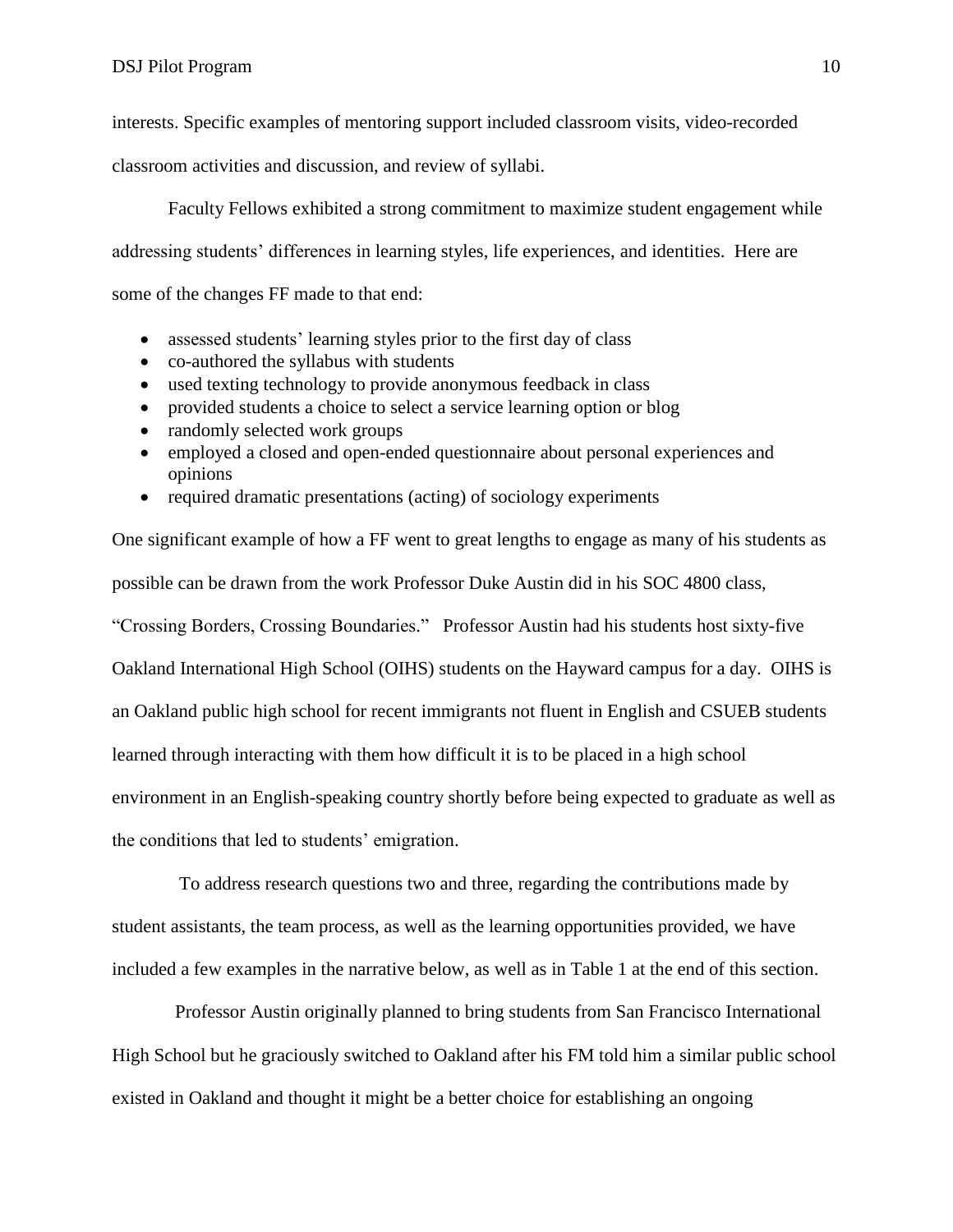Community Engagement /service learning partnership. In the process he learned Oakland had already established a partnership with SFSU so for Spring 2014 he planned to partner with San Francisco which did not have any partnership with a local college.

Faculty Fellows often encouraged their SAs to provide a guest lecture or design and execute a classroom exercise. SA Brian Alexander took charge of an exercise he titled "'Cool' versus 'Koo'" on code-switching behavior in FF Andrew Wong 's anthropology course, "Language and Culture." Mr. Alexander described the purpose of the exercise: "To observe and create awareness of cultural and linguistic differences without debasing or devaluing the cultural identity of others" and involved students writing down various examples of how/what language they speak at home compared to in the classroom, in an informal setting with peers and so forth after which Mr. Alexander led a discussion/debriefing with the students, examining "What cultural boundaries do language and communication present in how people code switch from formal to in formal settings? What does it mean culturally when one does not code switch or is unaware when they do?"

Student Assistant Maria Yescas provided a PowerPoint presentation to FF Grant Kien's "Qualitative Communication Research Methods" students about becoming aware of how one's beliefs are shaped by how he/she was socialized, including media influences. Ms. Yescas challenged each student to identify *one* thing that they could commit to changing. She modeled a research method by using Poll Everywhere and found that "equality" was the term most students in the class associated with the phrase, "diversity and social justice," implying that the one thing students might change in their lives was to become active advocates for equality.

The benefits of DSJ participation among the FFs and the students in their courses are revealed in some of qualitative self-evaluations we required of FFs and evaluative measures FF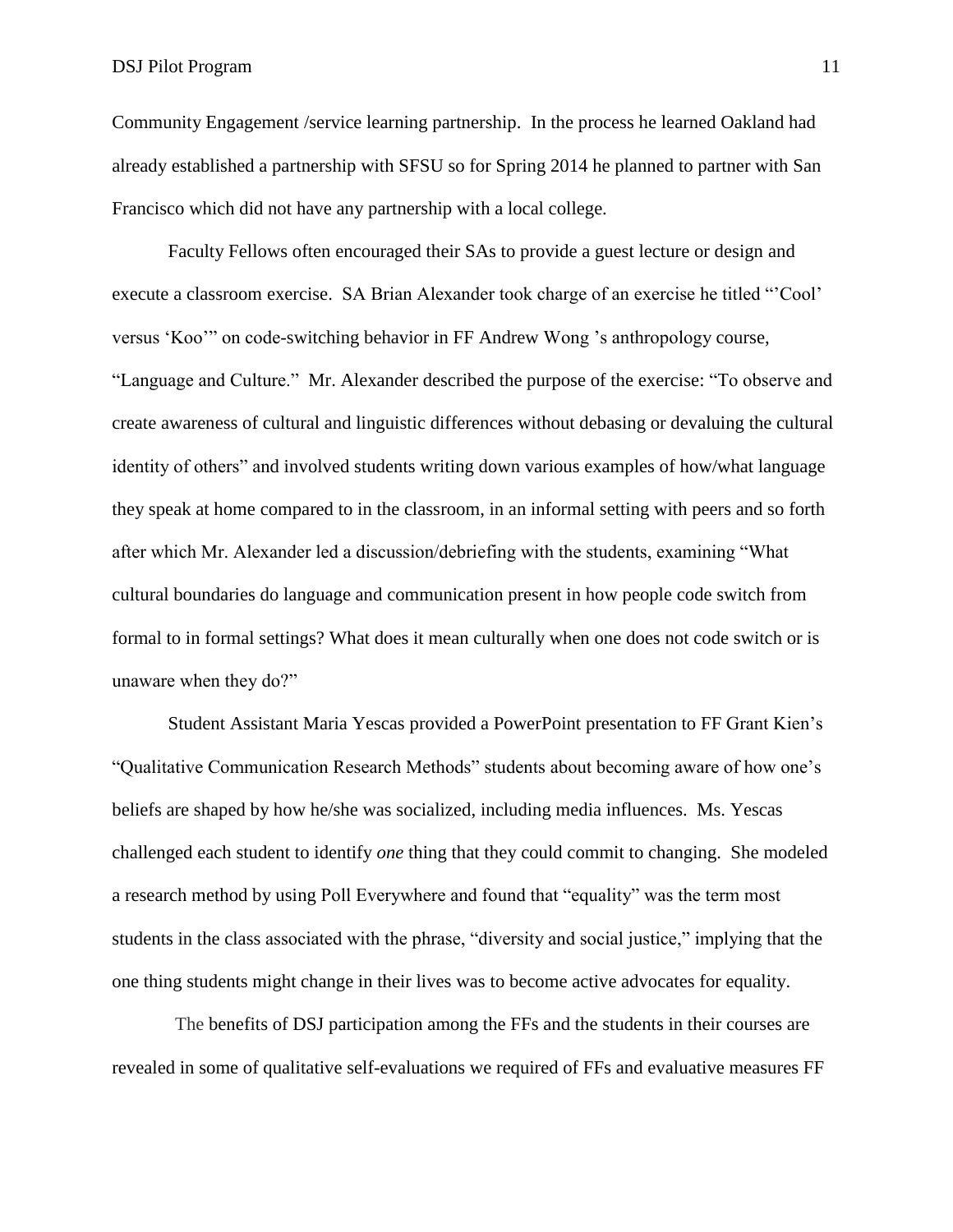voluntarily included in their individual courses. Written comments from Professor Nidhi Mahendra indicate that even someone like her with a "career-long passion for multicultural issues and diversity inclusion in the curriculum" had never considered infusing DSJ issues into her "Intro to Neurocognitive Disorders" course until this PEIL opportunity. She was "flummoxed that in all these years of teaching" this course, she had not thought about including materials on racial disparities in neurologic disorders and created an entire section on racial/ethnic disparities in stroke care using as the foundational reading, a 2011 article published in *Stroke*, a journal of the American Heart Association. After reading her students' Discussion Board posts, Professor Mahendra commented on her students' DSJ learning outcomes: "Overall the discussion board was a huge success showing strong evidence of student learning from instruction about disparities (through readings and in-class discussions) and a clear sense of ownership, as future providers, about their role in ameliorating disparities through curricular projects aimed at consumer education, outreach, resource development, and ongoing in-depth instruction. These comments are serving as the basis for the instructional design of a core project in a Spring 2014 class on "Cultural and Linguistic Diversity."

Professor Ivester provided the most concise evidence of her students' learning benefits. At the end of the quarter she asked her "Social Psychology" (SOC 3500) students to complete an online survey. Of the twenty students who completed her survey, 85% replied "yes" to the question below:

"This class was a part of the PIEL (sic) programs DSJ project to promote diversity and social justice in the classroom. Based on how this class was taught, do you believe that the professor was able to connect to the course material to you, promote diversity and social justice. [i.e.-are you able to apply social psychology concepts to your life and real life situations--did you feel included] FEEL FREE TO ADD COMMENTS!"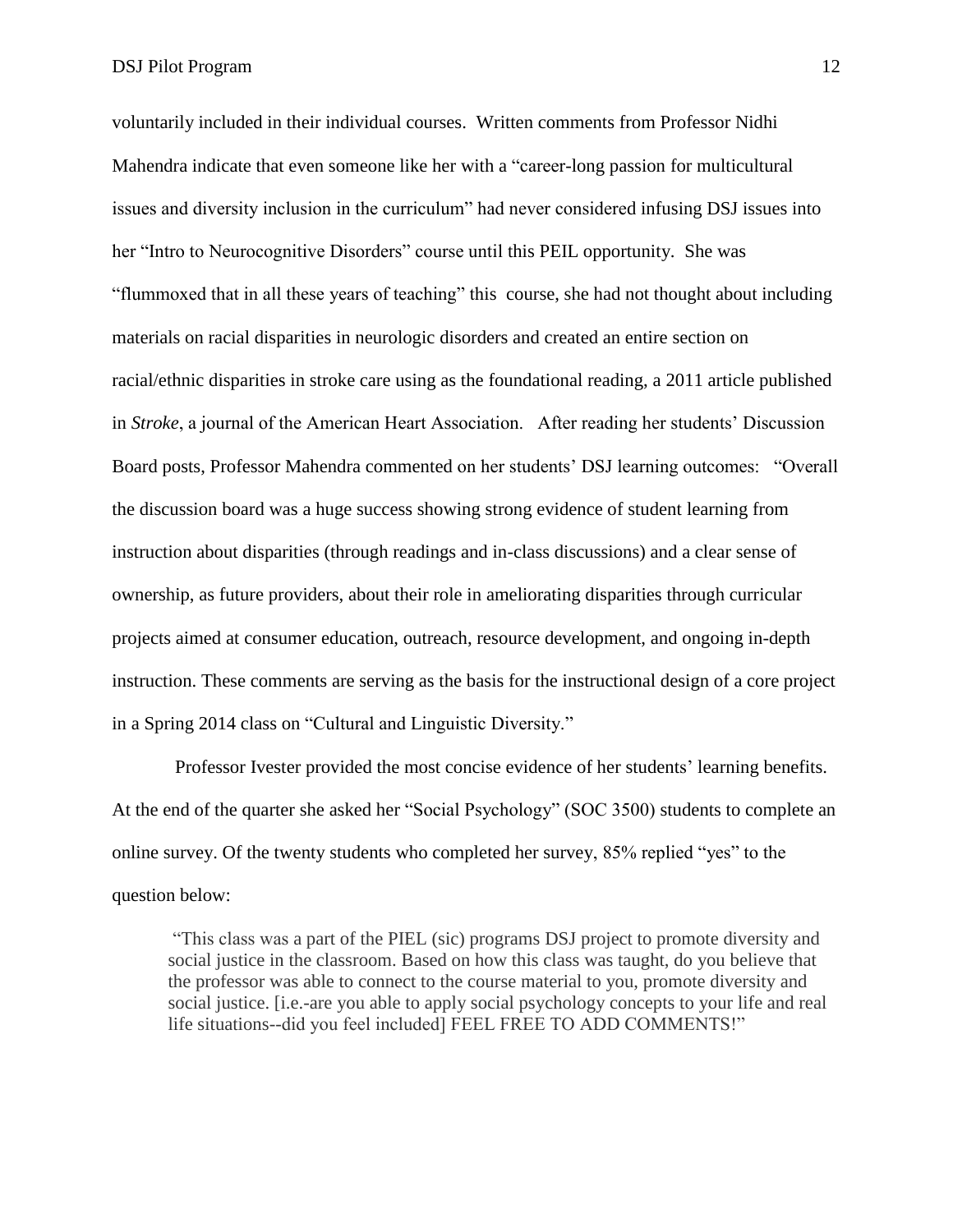| Table 1: Summary of Learning Opportunities Provided and Evidence of Student Take-Up (Research Question #3) |                                  |                                                                                                                                                                                                                                                                    |                                                                                                                                                                                                                                                                                                                                                                                                                                                                                                                                                                                                     |  |  |
|------------------------------------------------------------------------------------------------------------|----------------------------------|--------------------------------------------------------------------------------------------------------------------------------------------------------------------------------------------------------------------------------------------------------------------|-----------------------------------------------------------------------------------------------------------------------------------------------------------------------------------------------------------------------------------------------------------------------------------------------------------------------------------------------------------------------------------------------------------------------------------------------------------------------------------------------------------------------------------------------------------------------------------------------------|--|--|
| <b>Faculty Fellow/</b><br>Mentor/<br><b>Student Assistant</b>                                              | Course/#<br><b>Students</b>      | <b>Learning Opportunities</b><br><b>Offered</b>                                                                                                                                                                                                                    | <b>Evidence of Student Take-Up of Opportunities</b>                                                                                                                                                                                                                                                                                                                                                                                                                                                                                                                                                 |  |  |
| Duke Austin/<br>Colleen Fong/<br>Meleana Akolo                                                             | SOC 4800/<br>24 students         | - Day-long campus visit with<br>students from Oakland<br>International High School,<br>during which CSUEB<br>students interviewed the HS<br>students and brought them to<br>class, and gave them tours of<br>the campus<br>- Several DSJ-related guest<br>speakers | Several examples of student work provided in the<br>course portfolio show how students learned from<br>their interactions with the HS students. CSUEB<br>students applied macro sociological concepts to the<br>micro-level experiences of the students they<br>interviewed. For example, one student wrote,<br>"Whether one is talking about legal immigration like<br>in Student A's situation or illegal immigration<br>coerced by economic forces like in [name]'s<br>situation, the evidence points to the fact that large<br>legislative acts influence people's immigration<br>experiences." |  |  |
| Sukari Ivester/<br>Sarah Taylor/<br>Lee Porscha Moore                                                      | SOC 3500/<br>40 students         | - Co-created syllabus<br>- Experimentation with Poll<br>Everywhere to gather instant<br>in-class student feedback<br>- Social psychology theories<br>and concepts related to<br>culture, race, gender, and<br>inequality were introduced<br>throughout the course  | Student papers reveal an understanding and<br>application of the concepts of culture, race, gender,<br>and inequality to their own lives. Student papers<br>covered such topics as immigration, standards of<br>beauty in the African American community, and<br>cultural differences in inter-personal space.                                                                                                                                                                                                                                                                                      |  |  |
| Grant Kien/<br>Dianne Rush Woods/<br>Maria Yescas                                                          | <b>COMM 3005/</b><br>35 students | - Added new readings on race<br>and social problems<br>- Revised assignment to focus<br>more directly on social justice<br>in the media<br>- Used Poll Everywhere to<br>gather instant in-class student                                                            | Student papers reveal an understanding and<br>application of the diversity and social justice<br>concepts to their analysis of popular media. For<br>example, one student explored misogynistic themes<br>in hip hop music and how they might influence<br>men's views toward women.                                                                                                                                                                                                                                                                                                                |  |  |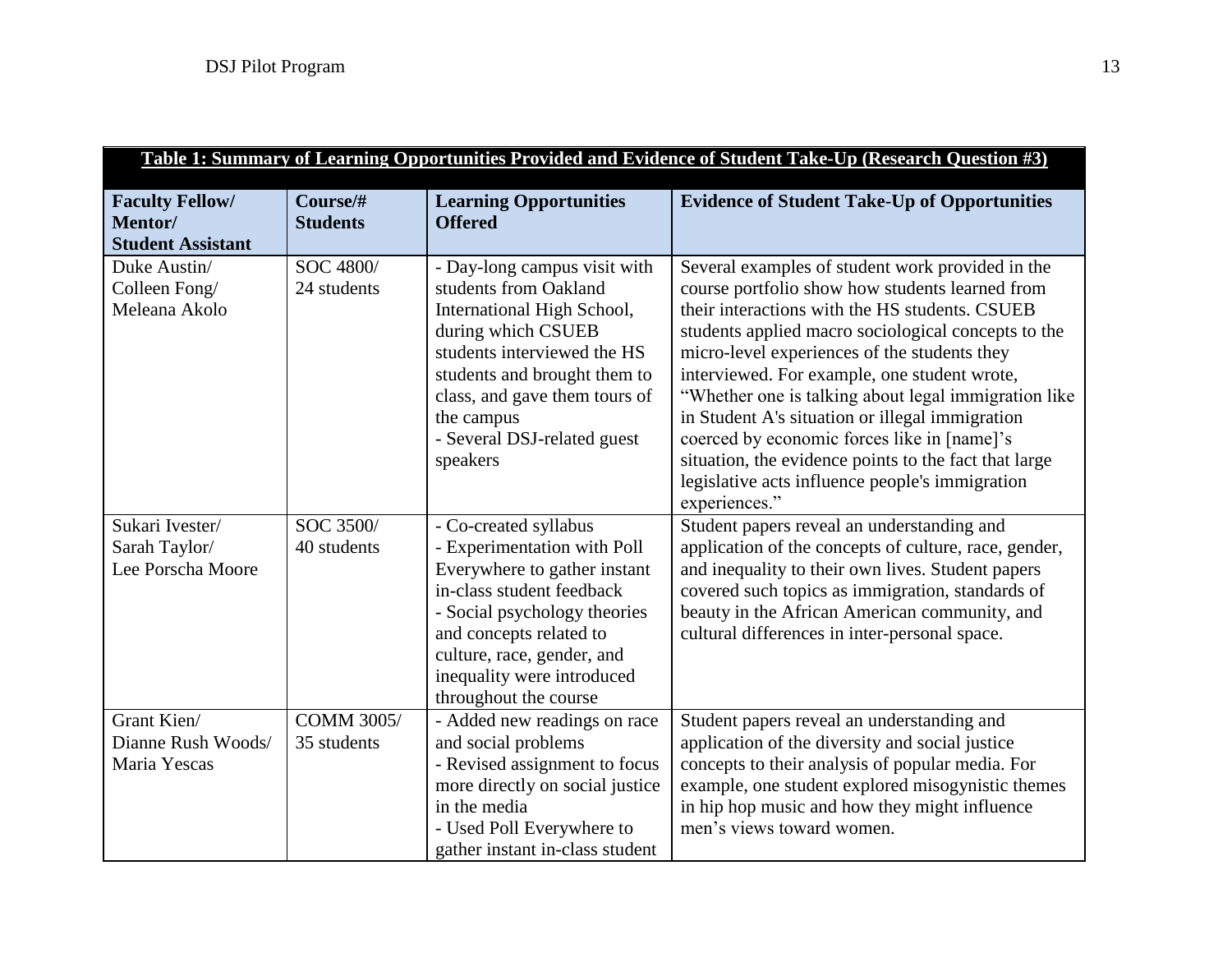|                        |                   | feedback                         |                                                         |
|------------------------|-------------------|----------------------------------|---------------------------------------------------------|
| Nidhi Mahendra/        | SPPA 4866/        | - Development of a new           | Discussion board posts show how students                |
| Dianne Rush Woods/     | 50 students       | module on health disparities     | integrated the material and felt committed to           |
| <b>Tammy Moon</b>      |                   | related to race, age, and SES,   | addressing health disparities as speech-language        |
|                        |                   | including in-class activities, a | practitioners. For example, one student wrote, "As      |
|                        |                   | film, and a critical reflection  | part of SLP's knowledge on neurocognitive               |
|                        |                   | paper                            | disorders, it should be their responsibility to do what |
|                        |                   |                                  | they can to create a more balanced healthcare system    |
|                        |                   |                                  | where all people are treated equally and with the       |
|                        |                   |                                  | same quality of service."                               |
| Andrew Wong/           | <b>ANTH 3800/</b> | -Development of an optional      | Post-Service Reflections provide evidence that          |
| Colleen Fong/          | 35 students       | Service Learning assignment      | students have learned first-hand the difficulties of    |
| <b>Brian Alexander</b> |                   | in an organization that serves   | English Language Learners and the coping                |
|                        |                   | non-native speakers and/or       | mechanisms some develop: "I've noticed that these       |
|                        |                   | speakers of non-standard         | [first-grade] students memorize the words in their      |
|                        |                   | dialects of English              | books; they don't necessarily read them."               |
|                        |                   | -Required three Reflection       | Reflections also show how students can apply            |
|                        |                   | Papers (Pre-Service; During      | concepts they learned in class in the Service           |
|                        |                   | Service; Post-Service) and an    | environment: "knowing the differences between           |
|                        |                   | <b>In-Class Presentation</b>     | descriptive grammar and prescriptive grammar, I         |
|                        |                   |                                  | was able to differentiate what was necessary to         |
|                        |                   |                                  | correct and what was ok to leave as is. If something    |
|                        |                   |                                  | is grammatically incorrect then it must be              |
|                        |                   |                                  | corrected."                                             |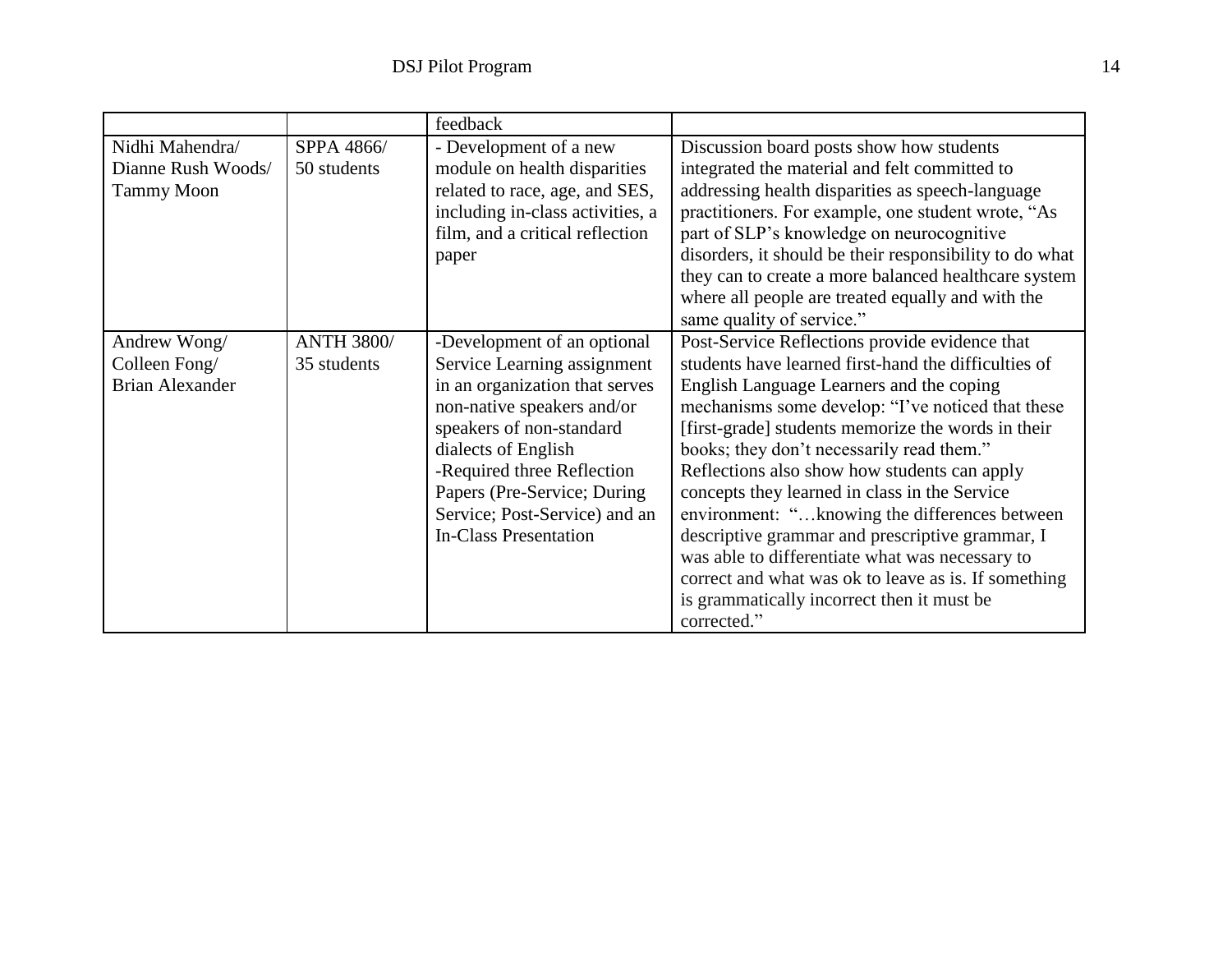# **Teaching Guide**

**Participants.** The *DSJ Teaching Guide* team consisted of Rose Wong (Social Work, team leader), Shirley Yap (Mathematics), Ken Chung (Management), Eileen Barrett (English) and Derek Jackson Kimball (Physics). Colleen Fong (Ethnic Studies) provided significant guidance on design and content and conceptualized the CSUEB DSJ Efforts Timeline together with Eileen Barrett. Gale Young (Communication) also provided important direction on this project.

**Activities and process.** We developed the Guide in three phases. In fall quarter, we discussed the purpose and objectives of the Guide, with Drs. Wong and Fong informing the team about findings from the Implementation Project and team members sharing faculty's DSJ needs and difficulties and barriers in DSJ-related teaching from their own disciplines and departments. In the winter quarter, team members agreed on the Guide's structure and contents, wrote initial drafts of the disciplinary sections, and gathered items for the Guide's 'resource' section. In spring and summer, team members and other contributors finalized their disciplinary sections of the Guide and Dr. Wong oversaw the development of the actual website.

Our original objective for the Guide was to provide a quick reference of easy to integrate DSJ content and teaching methods drawn from outside sources. This objective was inspired by the syllabi analysis component of our *Planning Project*, which revealed creative DSJ teaching approaches in in both DSJ-specific courses (e.g., ethnic studies and history) and some non-DSJspecific courses (e.g., physics and mathematics) and raised the important question of how to infuse DSJ teaching into non-DSJ-specific courses in particular. However, through a process of in-person and online email discussions amongst team members over two quarters, we came to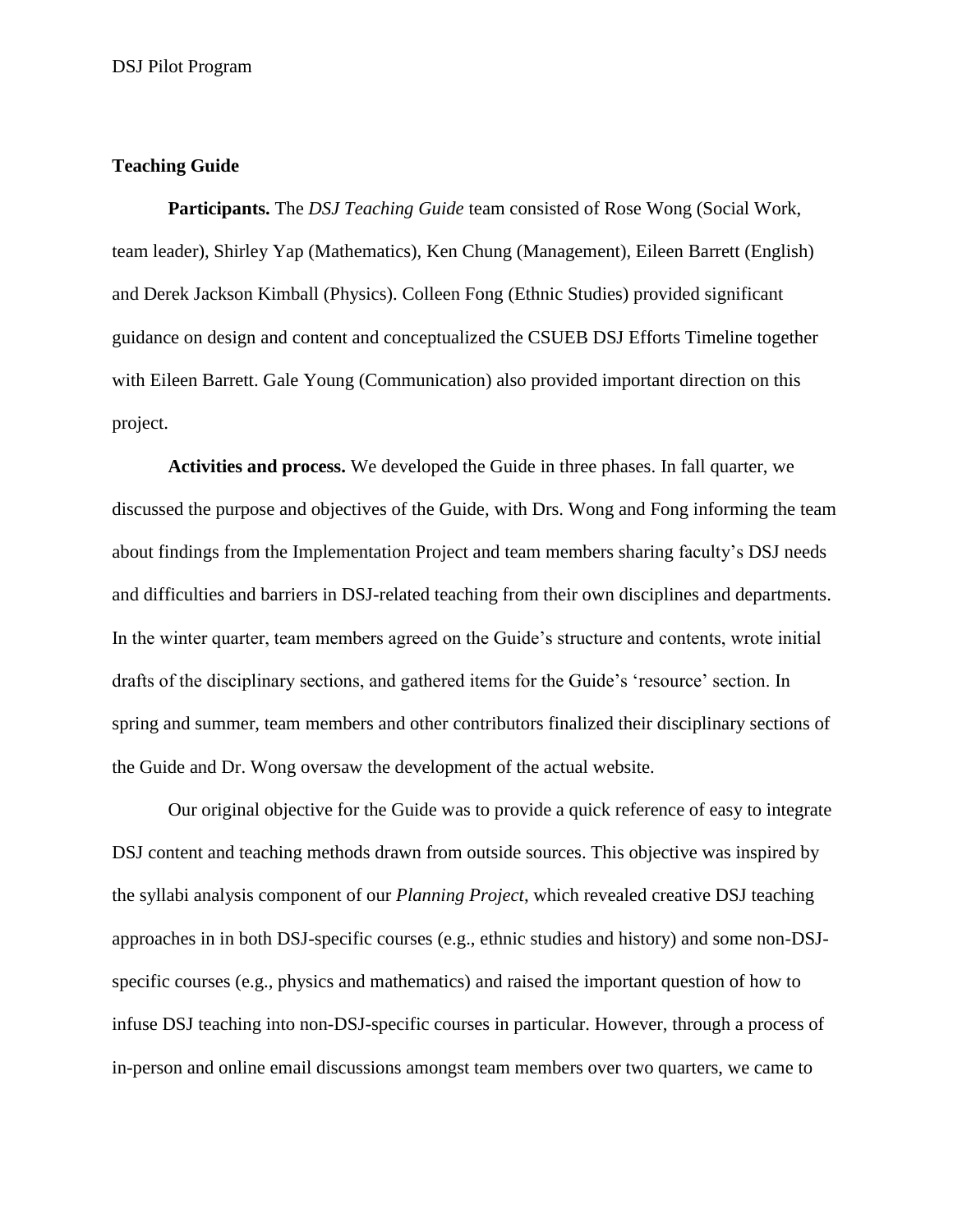produce an "in house" guide showing *varied approaches toward DSJ faculty development*, which team members themselves carefully crafted reflecting their respective disciplines and assessments of their diverse students, rather than a guide with methods drawn from extramural sources. This shift in focus emerged out of our growing recognition of the importance of addressing the needs, characteristics, strengths and constraints of our own faculty and students.

The Guide's approach is based on what we learned from the *Planning Project*; specifically, that successful implementation of the DSJ ILO would require:

- 1. Consideration of student and faculty needs, characteristics and constraints, particularly our students' diverse sociocultural backgrounds and remediation needs and our faculty's level of preparedness and time constraints for developing their DSJ-oriented teaching at a public university where full-time faculty teach nine courses (36 units) per year.
- 2. Involvement of all disciplines, from humanities to the sciences, in developing and implementing DSJ education throughout the curriculum.
- 3. Involvement of the entire campus community, from instructional programs to student clubs and student and faculty support services and offices, in providing coordinated activities that support DSJ education.
- 4. Involvement of the university with the community to prepare graduates through structured learning and service/volunteer opportunities that bridge classroom and community.
- **5.** Development of faculty, staff and administrators' capacity for providing DSJ-focused education and services and for practicing and modeling the values of openness, inclusivity, respect, fairness, and tolerance in interactions with students and each other as well as being agents of social change.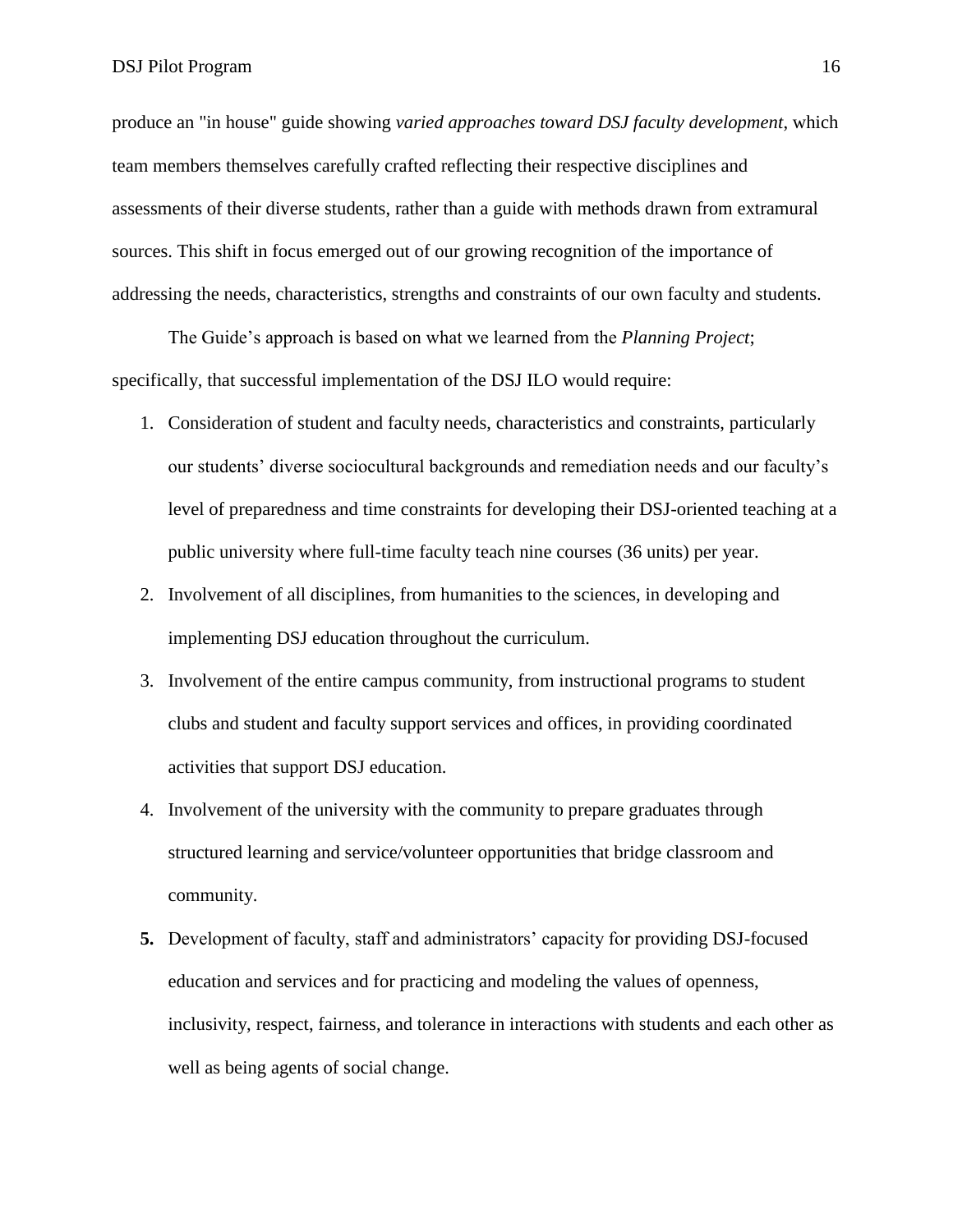**Outcomes and benefits with regard to student learning.** The principal outcome is a web-based guide, the *Diversity and Social Justice Teaching Guide (1st edition, July 2014)* [\(http://www20.csueastbay.edu/faculty/teaching/index.html\)](http://www20.csueastbay.edu/faculty/teaching/index.html)*,* which explores and addresses how CSUEB faculty can effectively teach and promote DSJ to a diverse student body. The Guide showcases DSJ needs and difficulties identified by faculty and students and offers tips, effective practices, and useful resources. The Guide is visually oriented and lively, containing videos and audio recordings with stories about faculty and students' ideas and work, as well as interactive and alive, intended to be an in-house resource as well as a resource for colleagues and students at other universities and the public at large.

The Guide contains six sections:

- 1. *DSJ Timeline & Pedagogy at CSUEB* presents our university's history of DSJ-related efforts in historical context, statistics on faculty and students relevant to building our DSJ teaching capacity, and a first draft of faculty's guiding principles, intended to inspire and guide our faculty's development and commitment to DSJ-oriented education.
- 2. *DSJ Research at CSUEB* presents results from the DSJ Planning Project (institutional needs and linkages, focus groups with students, faculty and staff, and syllabi analysis).
- 3. *Highlights* shows the latest and most interesting pieces. In inspiring 'personal stories,' six faculty speak about their personal development and DSJ teaching practices (by Terezia Orosz, MSW student assistant). In 'managing hot topics,' our student assistants re-enacted two 'hot topic' or 'difficult dialogue' situations and give suggestions on how instructors can manage these. 'First steps all can take' contains tips for teaching our diverse student population. There is also a video of Dr. Alex Madva, whom we invited to speak on "Implicit Bias in Higher Education."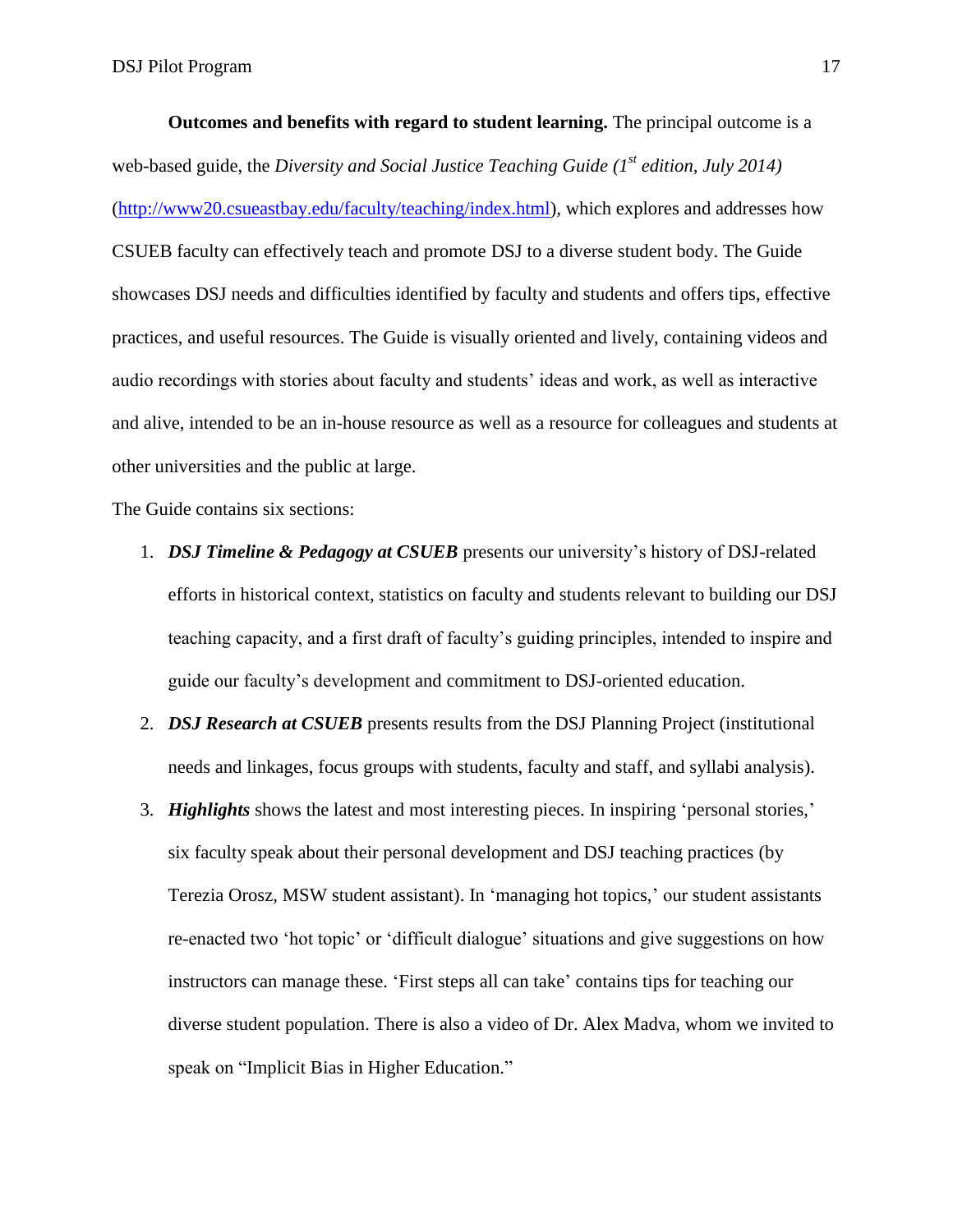- 4. *Faculty's Pilot Projects* describes the projects of Drs. Wong, Austin and Ivester.
- 5. *In Your Discipline* contains approaches toward DSJ faculty development created by Drs. Yap, Chung and Kimball for their own disciplines. It also contains brief DSJ writing assignments that Dr. Barrett created for courses taught by Drs. Yap, Chung and Kimball.
- 6. *Resources* contains a speakers' bureau for compiling videos on diverse DSJ-related topics for faculty development or classroom use, news articles and reports and research articles on DSJ education related topics, and DSJ teaching support books and videos.

Benefits with regard to student learning will be evaluated next year through input given back to us in the 'Give Us Your Feedback' area of the Guide. In this section, we invite faculty, students and staff and other users to give input on DSJ education on our campus and what to include in the next edition of the Guide as well as read what others have posted. Evaluation of the website by viewers before the end of the project year was not possible due to a more complex and richer, visually oriented *Guide* being produced than originally planned, which required two additional months of work into the summer. Internal evaluations by our entire Implementation Project team in late spring during our End-of-Project Retreat, however, suggested that the *Guide* would serve as an important internal and ongoing 'live' source of inspiration and stimulation for DSJ teaching especially if it could be continually updated and built with new resources and stories on professors' new projects into future years. Team members expressed strong concern over poor continuity of important DSJ-related work such as this *Guide* due to disruptions in financial and institutional support.

# **Learning Community**

The *Pilot Program* created a learning community to provide support throughout the year and serve as a catalyst for ongoing DSJ-oriented cross-discipline collaborations across the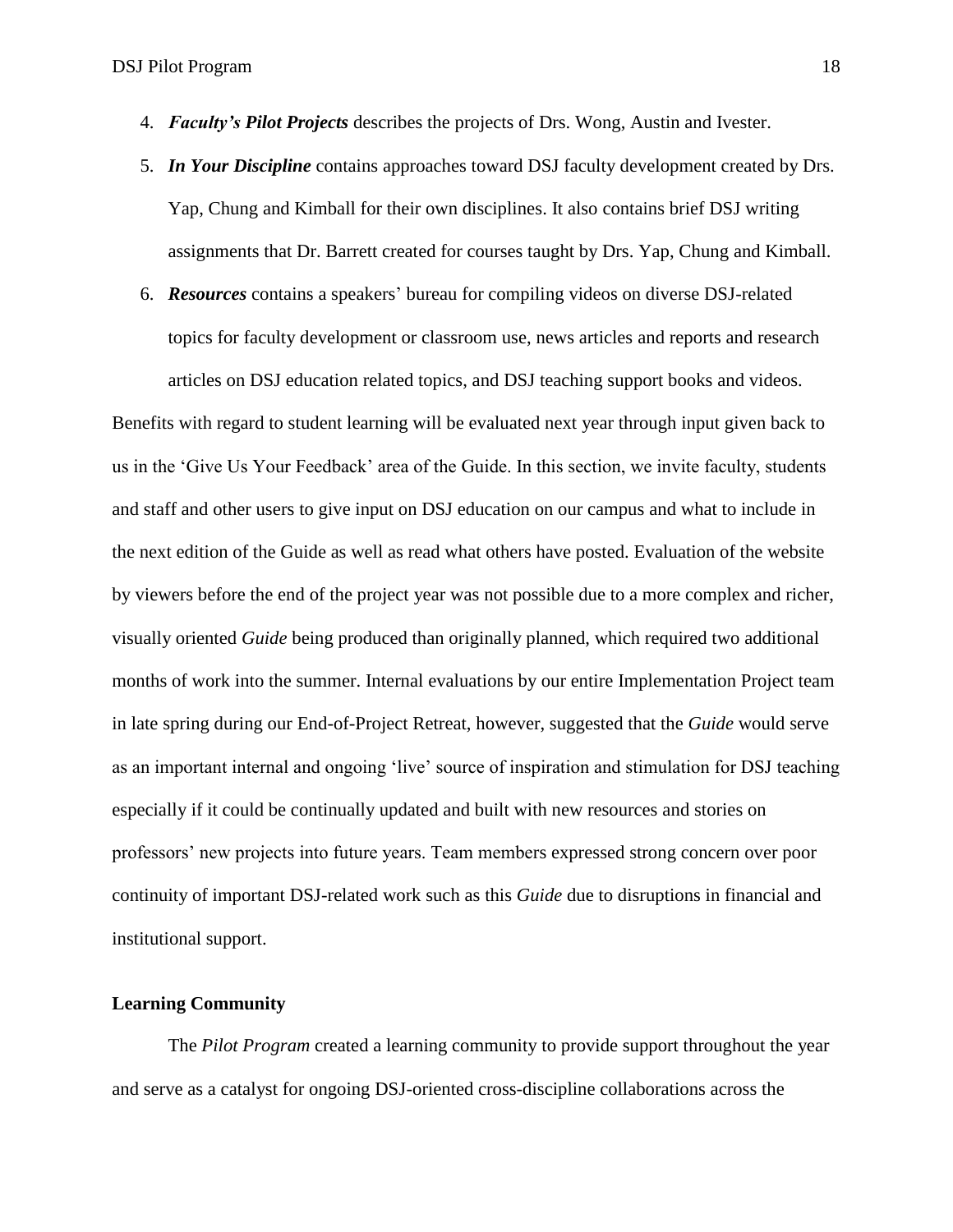campus. Over 20 participants were involved in learning community activities, which included a minimum of three all-community meetings and events over the course of the year.

**Participants.** Participants in the learning community included all members of the leadership team, faculty fellows, student assistants, teaching guide team, collaborators, and research assistants. Many members of the broader campus community also participated in our Student Assistant Training and Celebratory Kick-Off Luncheon in November 2013.

**Activities and process.** As previously mentioned, each member of our learning community was given two project texts to use as a resource and provide a common foundation for our work. The texts were *Teaching for Diversity and Social Justice* by Maurianne Adams, Lee Anne Bell, and Pat Griffin and *Uprooting Racism: How White People Can Work for Racial Justice* by Paul Kivel.

Participants met three times as a large group, with additional meetings for various project-based sub-groups (e.g. leadership team, faculty fellows, student assistants, teaching guide team members, and faculty mentors with their fellows). The large group meetings included the Celebratory Luncheon and Kick-Off on November 15, a Winter Quarter check-in session on February 6, and an End-of-Project Retreat on May 9.

**Outcomes and benefits.** Most faculty members who were involved reported appreciating the opportunity to work with their colleagues. These perspectives were shared in the process interviews conducted by MPA Student Research Assistant, Kate Shaheed. For example, one faculty member commented, *[What] I really love is the opportunity to hear the perspective of all these other people, the students, the other faculty who are involved, sort of everybody in the group. It's not very common that faculty from different disciplines get together like this.* Another participant commented on how the being part of a larger project supported his work: *Sometimes*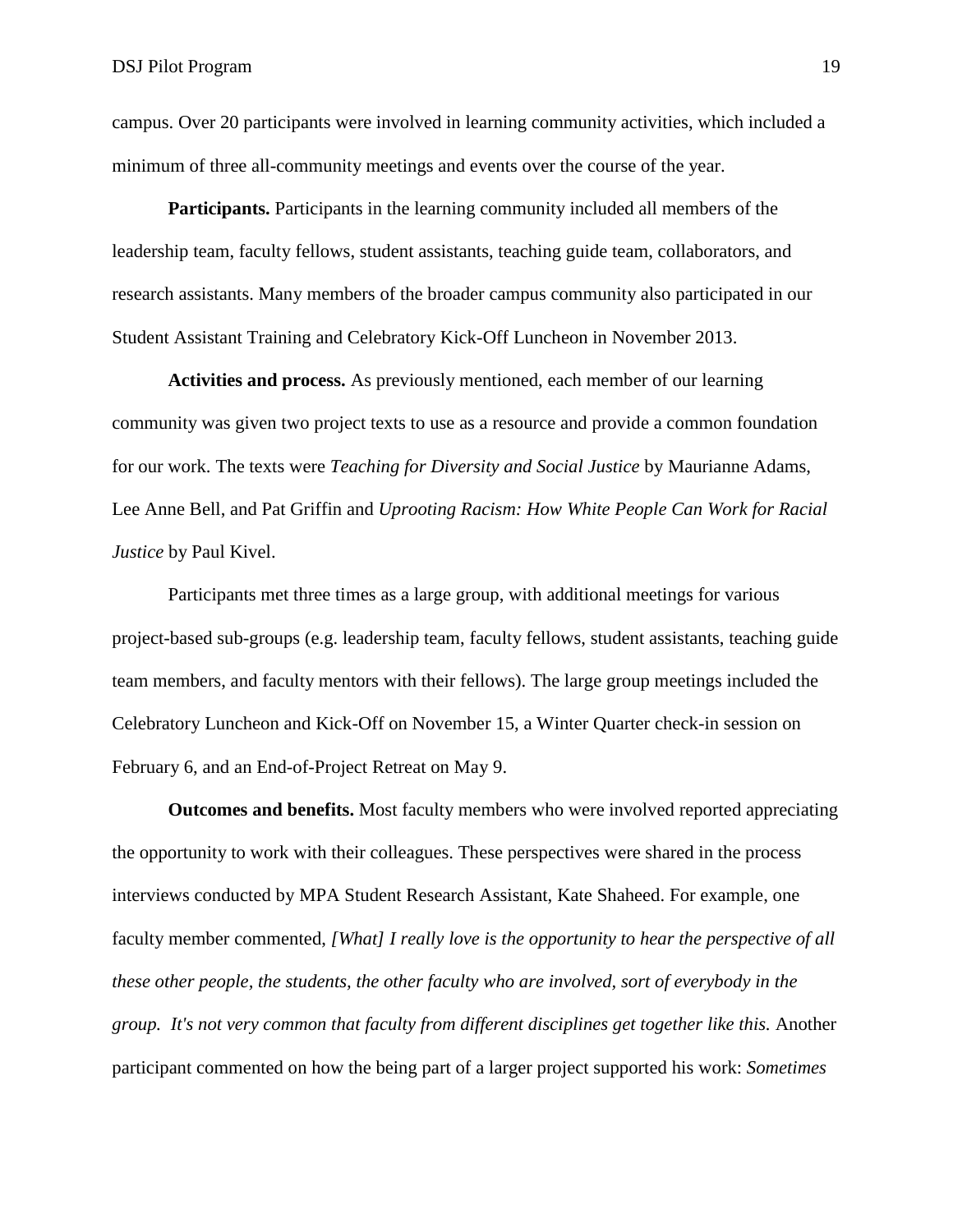*it can feel like you're the only one trying to do this stuff and so having this as a faculty fellow program really made me feel like, yeah, this campus is actually doing stuff. It's not just writing these kinds of vacuous statements about diversity and multiculturalism and so on. There's something tangible happening. So that really was a good boost. I'd say morale booster.*

Eight learning community participants completed an evaluation survey of the year-end retreat on May 9. Of these, seven rated the "opportunity to connect with colleagues" as *excellent*, and one as *very good*. Three rated the "opportunity to reflect and celebrate" as *excellent*, and four as *very good*. In open-ended comments about the most enjoyable aspects of the retreat, participants noted that they appreciated *reconnecting with the team*, *connecting with colleagues*, and *networking*.

A challenge in building the learning community was in having enough meetings for participants to develop working relationships, but not so many that participants would feel that too much time was being spent in meetings. As one faculty member noted in a process interview, *I think, more regular meetings would be nice, but at the same time, everyone is so busy. We are all doing our own thing.* Another colleague commented:

> *I think that this format is excellent because frankly a lot of people with the faculty learning communities are questioning the need to meet that many times for a very small money resource. I think that this had the nice balance of there was a lot of work time and then there were a few meetings, but I wonder about just bringing the faculty or just the faculty and student assistants together, or even some faculty that are connected because of the nature of their projects, would have enhanced it.*

This same participant thought that the a good model for support could involve the resources of the *Pilot Program* combined with the more frequent opportunities for collaboration as in the Faculty Learning Communities:*…in the FLC format, you wouldn't have the Student Assistant or the resources, but you'd have a heck of a lot of conversation and a very inter-*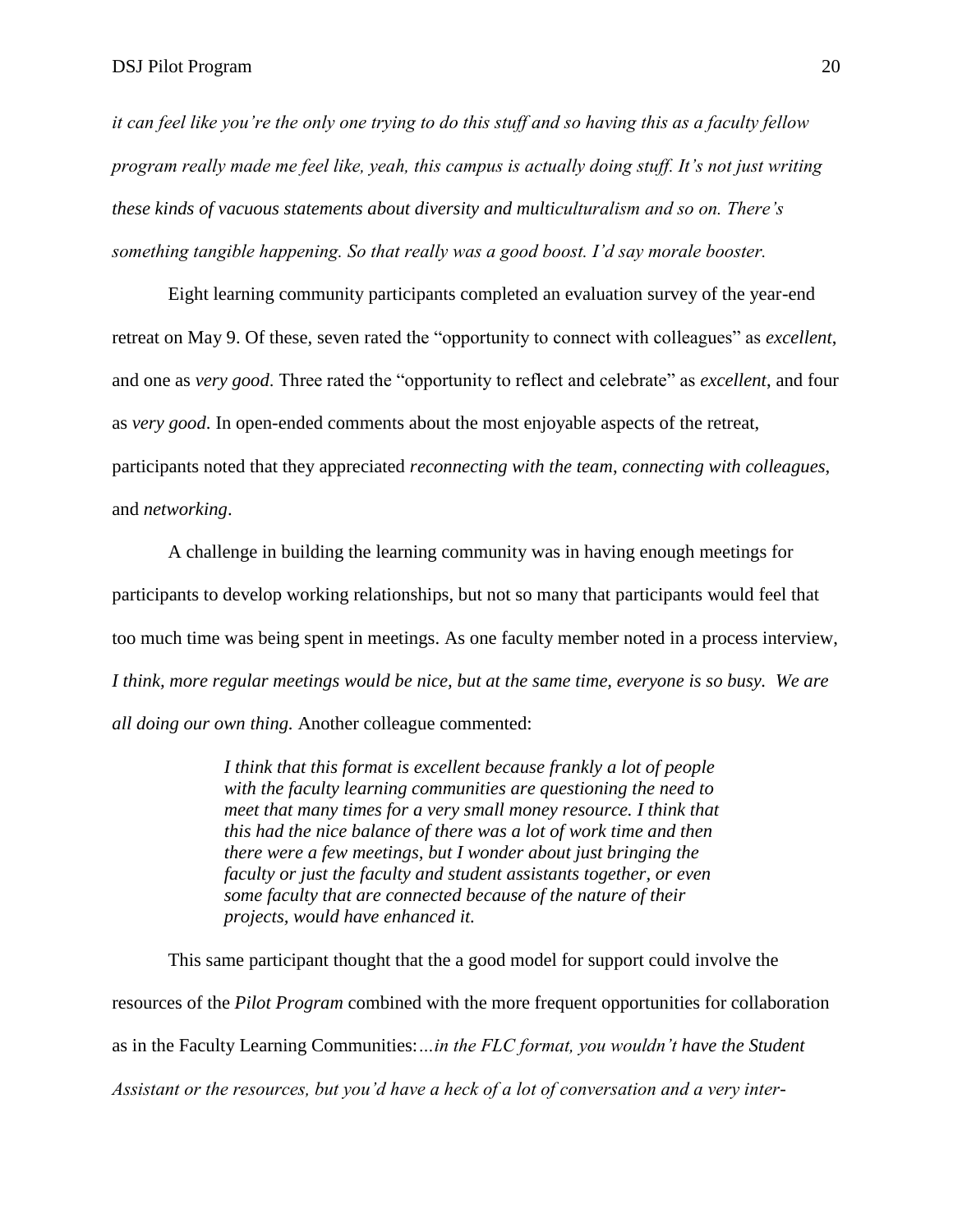*disciplinary conversation about this is how I plan to do this. What do you think? I think that piece would have probably strengthened this.*

A few learning community participants used the project texts and commented on how they did so. One faculty member noted, *I used the book, "Teaching for Diversity and Social Justice", and used - there's an entire section on immigration and so we were able to use a lot of the activities from that book and apply them to the class*. One of the Research Assistants, Terezia Orosz, used the *Teaching for Diversity and Social Justice* text in framing and analyzing her interviews with faculty about how they developed as DSJ-oriented educators.

Though it is too early to evaluate whether the *Pilot Program* has been successful in building an ongoing DSJ learning community, as noted in the introduction to this paper, several members have committed to present our work at Back to the Bay in 2014 and during the Week of Inclusive Excellence in 2015. At the year-end retreat, the Student Assistants voluntarily decided to meet again in June to reflect further on their experience and develop materials for the DSJ Teaching Guide, which attests to the high level of their involvement as well as the project's sustainability. Additionally, several members drafted a grant proposal to expand the faculty fellows program to STEM faculty and plan to submit this proposal in the next year to internal and/or external funders for consideration.

## **Discussion**

## **Overarching Research Questions and Findings**

The overarching research questions for the *Pilot Program* were:

 How do the DSJ Faculty Fellows Pilot Program and the DSJ Teaching Guide support the infusion and integration of DSJ-related teaching?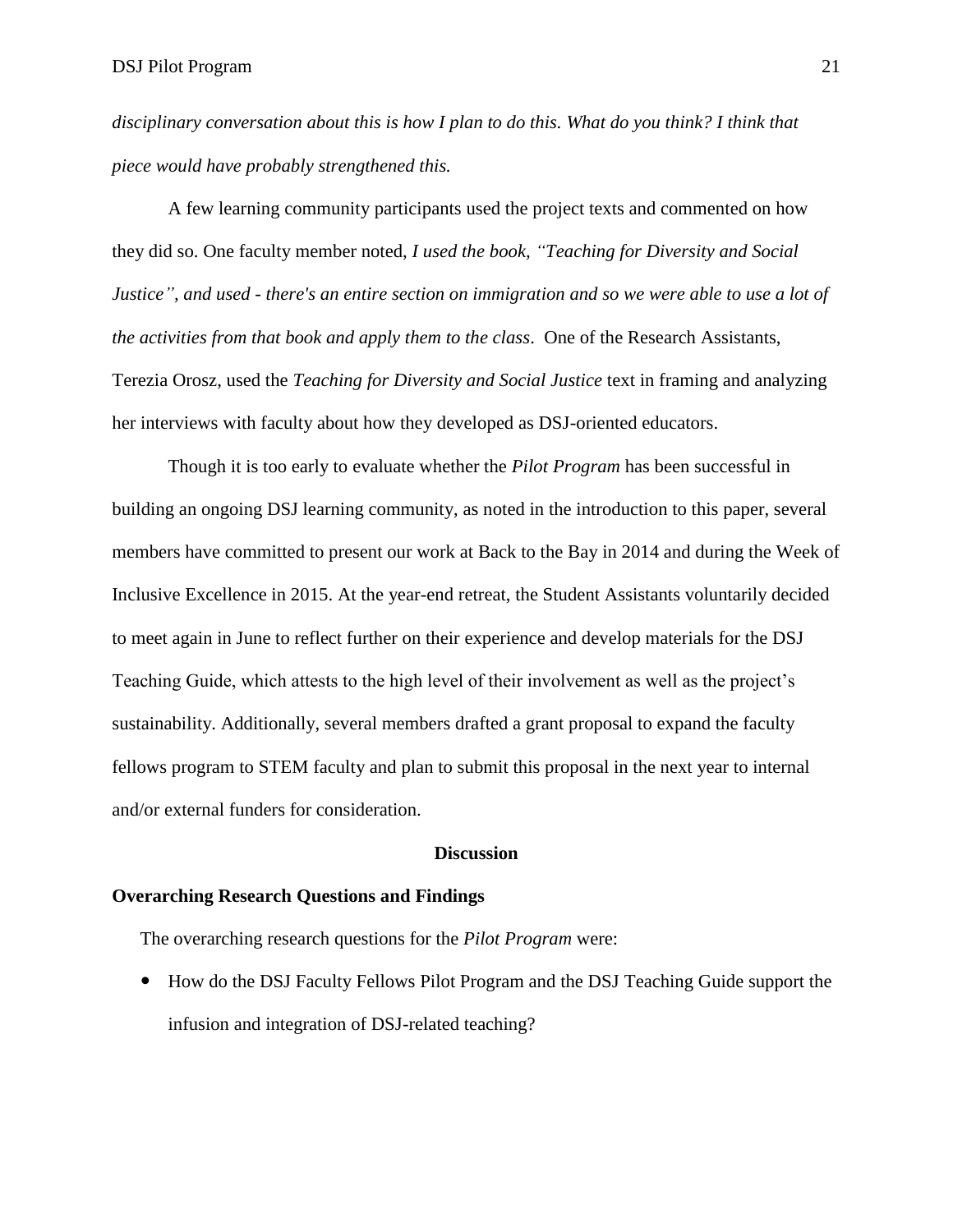What are some of the most promising components of the project for student learning and faculty development?

The 2012-2013 *Planning Project* focus groups identified the following barriers to infusing more DSJ content and process into teaching: concerns about workload, anxiety about how to manage difficult dialogues, and need for additional training in DSJ. The *Pilot Program* alleviated these barriers and thus supported infusion and integration of DSJ-related teaching primarily by offering support and resources to faculty members. These resources included access to trained student assistants, access to a faculty mentor, a modest stipend, funds for course materials and guest speakers, two project texts, and with the release of the *DSJ Teaching Guide* website, a rich repository of relevant DSJ-oriented teaching materials and inspiration for selfdevelopment in DSJ teaching.

We believe that all three project components are promising, but the most sustainable aspects of the program, in terms of future funding, may be the continuing development of the *DSJ Teaching Guide* website and creation of a DSJ-focused faculty mentor program. However, we are concerned about how to encourage faculty, especially those who may be especially uncomfortable with DSJ-oriented teaching, to take advantage of these resources. The Pilot Program provided faculty with a several incentives to participate, including the stipend and access to a Student Assistant.

# **Project Strengths and Areas for Improvement**

Strengths of the project included: 1) A leadership team that worked well together and held one another accountable to completing the work; 2) A faculty-led initiative that minimized issues related to Retention, Tenure, and Promotion and/or concerns about changes being imposed from administration, thus allowing participants to take risks; 3) Committed participants that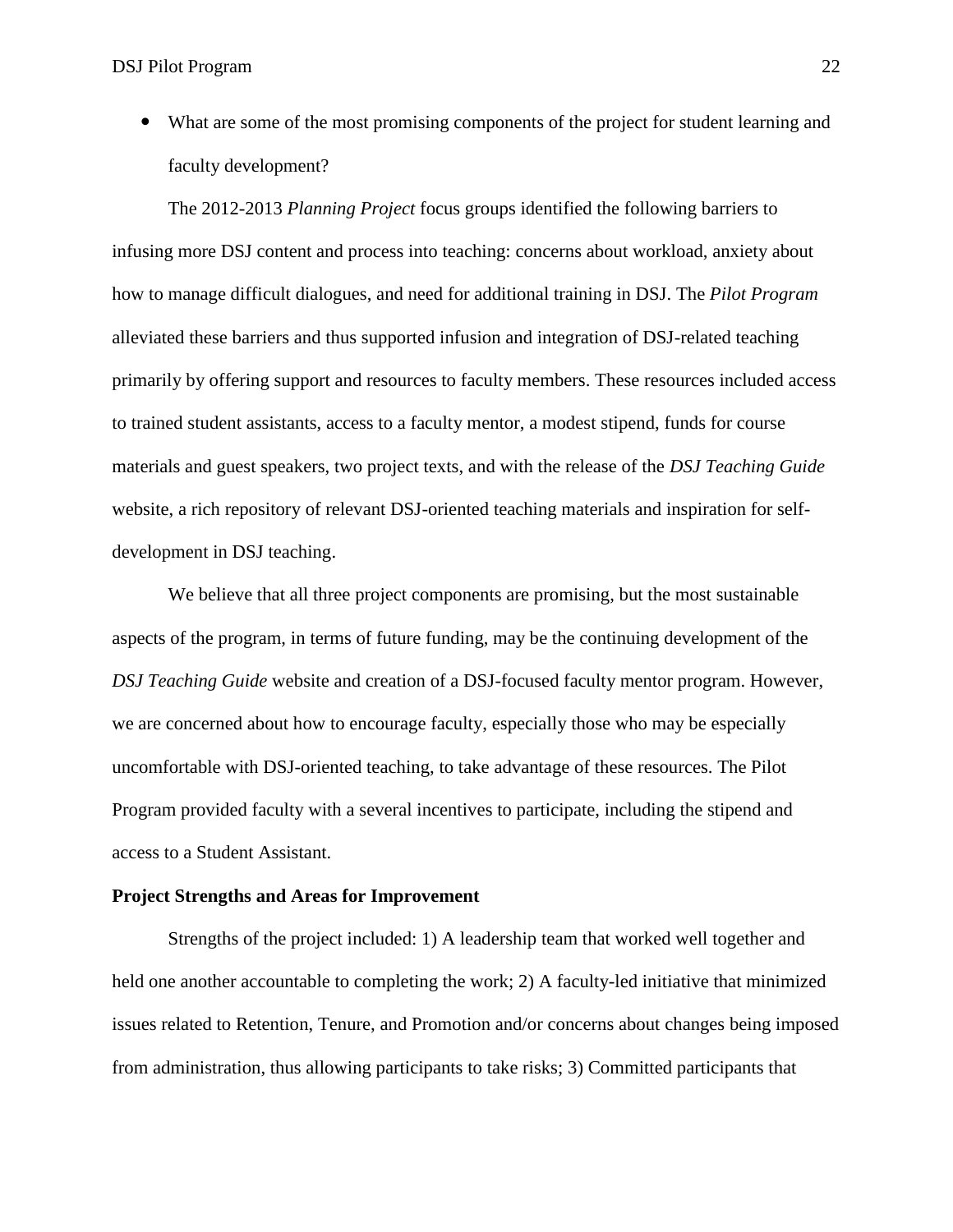completed project tasks, and often went beyond the minimal requirements. 4) At least two Faculty Fellows have taken what they have gained from this project into their Spring quarter courses or other courses they will teach in the future. 5) At least two FFs and SAs are continuing to work together on related projects.

The main limitations were in the availability of resources. Despite availability of more funds than are typically available for faculty projects, many felt that with more time, more could be accomplished. Many participants wished for two years of funding so that progress made could be more easily sustained. At the retreat, some faculty fellows expressed concern that they were not sure how they would be able to maintain or build on the changes they made to their courses without the support of the Student Assistants. Some faculty fellows were planning to apply for funds to continue the new DSJ-related initiatives they begun during the project.

Though we utilized a number of preventative measures to ensure that all project participants understood the commitment they were making, and the vast majority of team members met or exceeded expectations, we did have a few challenges related to follow-through. In the future, it may be helpful to be able to issue our call for applications earlier and make ourselves more available to assist both faculty and students with the application process. This would be contingent on receiving notification of PEIL funding earlier. We also feel that some of the difficulties in follow-through highlight one of the problems our project was intended to address: high faculty workload. This suggests that there may be a need for more institutional support for DSJ-oriented teaching, to allow faculty sufficient time to plan and fully implement broader changes.

A limitation of the DSJ Teaching Guide component is concerned with web development technology. Web Services currently does not have a web design template for creating a modern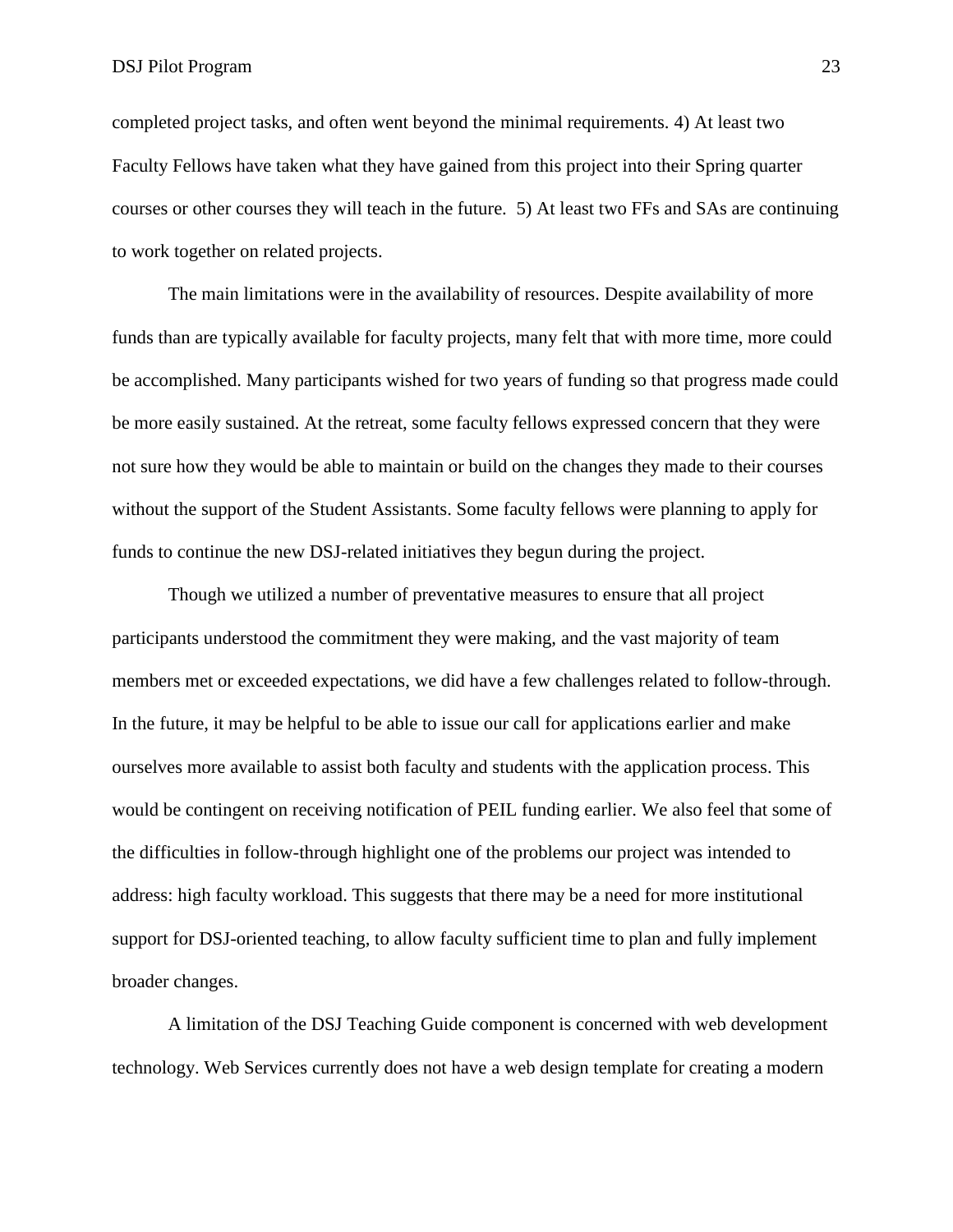interactive website, which is essential for creating a 'live' in-house website resource where immediate input (e.g., through blogs, 'live' surveys, linkage with Facebook functions, etc.) can be shared and evaluation of outcomes and impact of the *Guide* can be conducted thoroughly and richly.

If the project were to be repeated or expanded, we would also make changes to the Student Assistant training, with more emphasis on the role of a Student Assistant in the classroom. Both Faculty Fellows and Student Assistants expressed a desire for more training in this area. Additionally, given that some participants commented on their desire for more opportunities to connect with colleagues, we would hold additional meetings throughout the year, perhaps monthly, to build a stronger learning community.

### **Conclusion**

In our project proposal submitted in Spring 2013, we identified the following short-term outcomes, to be achieved within nine months from the start of the project:

- Up to 250 undergraduate students (50 per class) *will be exposed to* enhanced DSJ content
- Five Advanced Undergraduate or Graduate Students with an interest in future teaching at the college level will *be trained in* pedagogy and DSJ content (implicit and explicit curriculum)
- Two Advanced Undergraduate or Graduate Students with an interest in future research related to DSJ *will be trained in* research methods
- Five CLASS Faculty will be selected as DSJ Faculty Fellows and *make at least one substantial change to a course syllabus to incorporate DSJ* into the explicit *and*  implicit curriculum